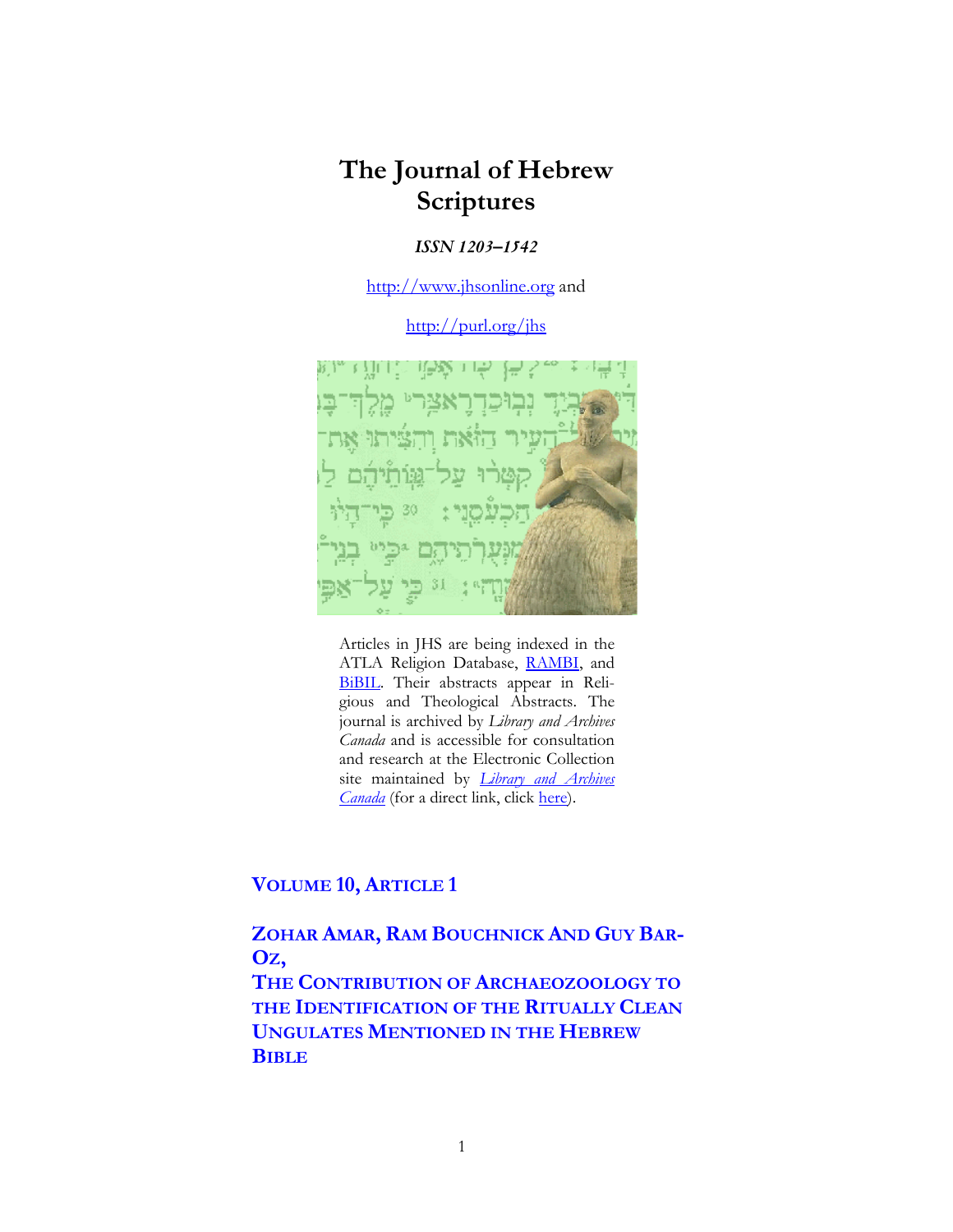# **THE CONTRIBUTION OF ARCHAEOZOOLOGY TO THE IDENTIFICATION OF THE RITUALLY CLEAN UNGULATES MENTIONED IN THE HEBREW BIBLE**

# ZOHAR AMAR<sup>1</sup>, RAM BOUCHNICK<sup>2</sup> AND GUY BAR- $OZ^{2*}$

1 *The Martin (Szusz) Department of Land of Israel Studies and Archaeology, Bar-Ilan University, Ramat-Gan, 52900 Israel*. <sup>2</sup> *Laboratory of Archaeozoology, Zinman Institute of Archaeology, University of Haifa, Mount Carmel, Haifa, 31905 Israel*. \**Corresponding author: Guy Bar-Oz, Laboratory of Archaeozoology, Zinman Institute of Archaeology, University of Haifa, Haifa 31905, Israel. Telephone # 972-4-8240070, Fax # 972-4-8249876, Email: guybar@research.haifa.ac.il*.

### **INTRODUCTION**

 $\overline{a}$ 

Deut 14:4–5 lists ten clean ungulate species whose flesh is permitted to be eaten:

> זְאת הַבְּהֵמֶה אֲשֱר תִּאֹבֵלוּ שׁוֹר שֵׂה כְשַׂבֵים וְשֵׂה עִזִּּים: ּאַיְּל וּצְבִי וְיַחְמְוּר וְאַקְוֹ וְדִישְׂן וּתְאָוֹ וְזֶמֶר:

These are the beasts which ye may eat: the ox, the sheep, and the goat; the *ʾayyāl*, the *ṣěbî*, and the *yaḥmûr*; and the *ʾaqqô*, the *dišōn*, the *těʾô*, and the *zemer*.[1](#page-1-0)

On the other hand, the pig, the camel, the hare, and the hyrax are animals whose flesh is forbidden. The significance of this text is

<span id="page-1-0"></span><sup>&</sup>lt;sup>1</sup> We have chosen to present the original Hebrew names of the clean animals under discussion as they appear in the HB, and not as they appear in modern translations that are often subjective interpretations.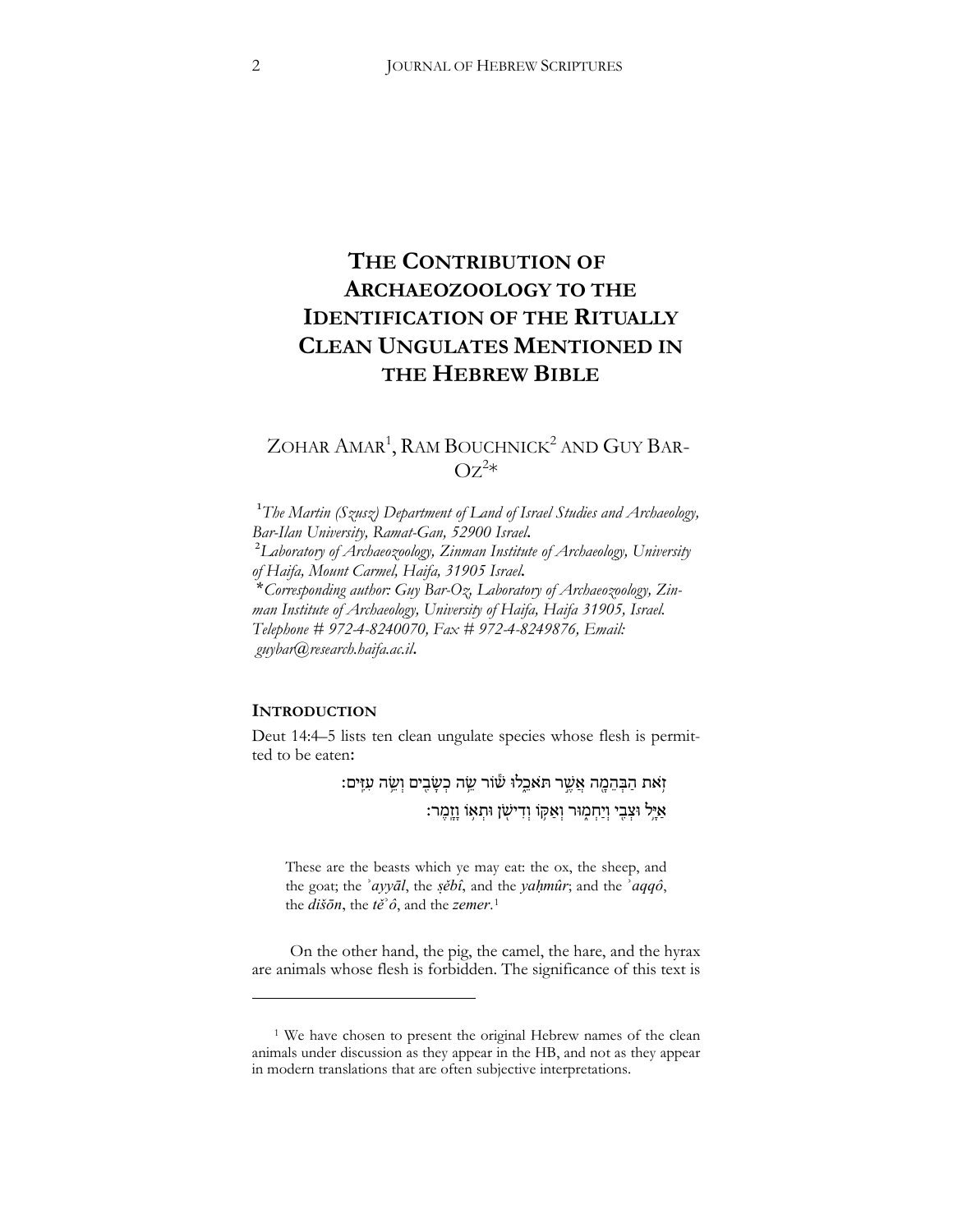that it presents the most comprehensive list of ungulates that were eaten at the time. Of those listed, the first three species are domesticated livestock: the ox (*Bos taurus*), the sheep (*Ovis aries*) and the goat (*Capra hircus*), whose identification is unquestionable. The identification of the remaining seven ungulates is not clear, and various names have been proposed over the last few centuries (see Table 1). Several academic methods have been developed in recent years for identifying the flora and fauna mentioned in the HB. These identifications rely on inter-disciplinary research, which includes analysis of the literary contexts of the biblical texts, comparison with contemporary cultures in the Near East, traditional translations and ancient interpretations, bio-geographic analysis, and archaeological finds.

The aim of this essay is to highlight the potential contribution of archaeozoological research in the southern Levant to the identification of the seven clean, wild ungulates. We will first present evidence for the abundance of clean, wild ungulates from archaeological sites, and then we will approach the biblical texts in a way informed by archaeozoological data. Hundreds of archaeological sites have yielded thousands of identifiable and identified wild ungulate bones, but such an extensive corpus of data has not been used to advance the identification of these seven clean, wild ungulates. In particular, we maintain that the significant amount of recent archaeozoological data from the Late Bronze to the Persian period sites (hereafter, LB-PP sites) in the southern Levant provides us with a qualitative indicator to examine the relative abundance of wild ungulates. This indicator, in turn, enables us to propose some of the tentative identifications.

Although the references to fauna and flora in the HB reflect the realia of the entire Fertile Crescent, most of the references deal with a narrower geographic region that partially overlaps the territories of present day Israel, the Palestinian Authority, and the Kingdom of Jordan (i.e., the territory from Dan to Beer-Sheba; cf. Judg 20:1; 1 Kgs 5:5). In this article we will use the term "southern Levant" for this area. Our study incorporates archaeozoological data from 133 LB-PP sites from this region. We will also draw comparisons with the findings from ancient Mesopotamia and Egypt as necessary. Finally, of course, a significant number of texts in the HB reflect knowledge of the existence of and familiarity with the fauna which we are studying (e.g., Deut 12:15–22; 1Kgs 5:3).

#### **CLIMATE CHANGES**

Several researchers have shown that there have been no major climatic changes in the area since ancient times, apart from marginal regions in the south, where climatic conditions were moister and cooler than those prevailing today. In spite of an increasing human impact on the environment, we have assumed that there have been no significant changes in the agricultural landscape of the country (Liphschitz 1986: 80–90; Lev-Yadun 1997; Baruch and Bottema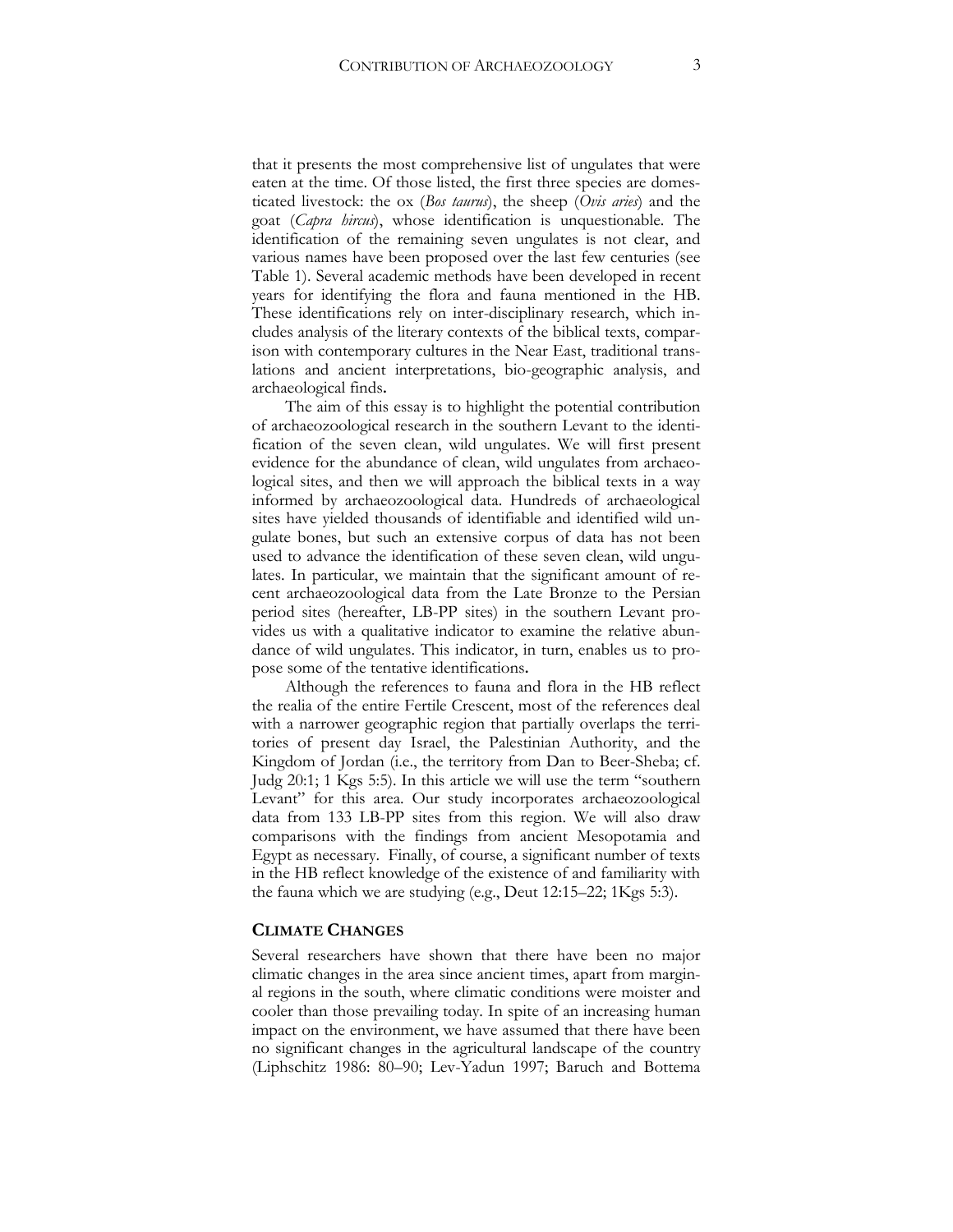2000: 76–85; Rosen 2007). It could also be that the presence of Mediterranean wild animals in marginal and arid areas may hint at the role of trade and import of meat. Though some of the large ungulates became extinct during the periods relevant to this study, it is most probable that this resulted from direct human interference (i.e., habitat destruction and degradation) (Tsahar et al. 2009).

#### **CLASSIFICATION**

Clearly and for obvious reasons, the taxonomy implied in the HB is different from any modern scientific classification. A major principle in the classification method reflected in the HB is to organize the clean animals into general groups according to distinct morphological and behavioral criteria, with no relation to anatomic or genetic affiliation (Dor 1997: 10-20). We can narrow the list of animals to those that have three distinct criteria for cleanness:

## כְּלו מַפְרֶסֶת פַּרְסָה וְשֹׁסֵעַת שֶׁסַע פְּרְסֹת מַעֲלֵת גֵּרֶה בַּבְּהֵמֶה אֹתהּ תּאכלוּ:

Any animal that has divided hoofs and is cleft-footed and chews the cud—such you may eat (Lev 11:3, NRSV; cf. vv 4– 8).

It could be that each of the listed clean animals in the HB represents a special taxonomic group with its own significant characteristics (Kislev 2000: 216–225).

## **FREQUENCY AND ORDER OF ANIMALS MENTIONED IN HB.**

As mentioned above, the system of animal classification reflected in the HB does not correspond to the categories of modern science. It is possible also that certain animals were not mentioned. Nevertheless, the number of references to animals is significant. We assume here that there is a direct correlation between the number of references to an animal and either the extent of its population in the area or its importance; the more an animal is referred to in the texts, the more this species was common or important for some particular reason. In the case of the clean ungulates, it is also reasonable to assume that their order is meaningful. These assumptions are further examined below.

## **IDENTIFICATION OF THE CLEAN, WILD UNGULATES IN LIGHT OF PAST TRANSLATIONS AND INTERPRETATIONS**

A summary of the various identifications for the seven Biblical clean, wild ungulates is given in Table 1, with their names in biblical Hebrew, Aramaic, and Arabic translation. There are considerable discrepancies in the names of the animals in the translations, and in many cases the original name has been lost. The name of the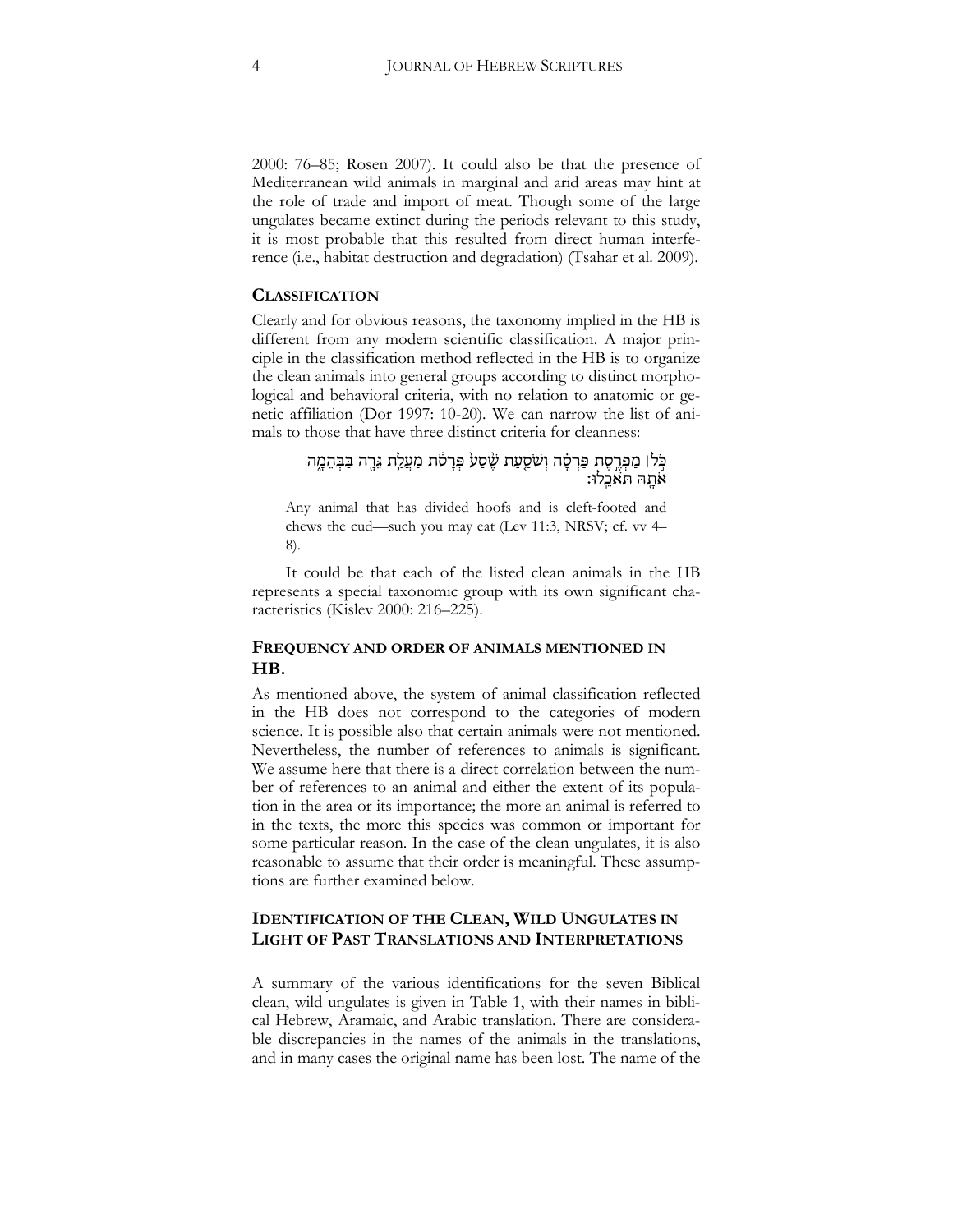animals in English are cited according to the KJV (1611) and the RSV. The identification of the animals represented in these translations does not always correspond to those advanced by modern scholars (e.g., Gerstenberger 1996: 129–130; Milgrom 1991: 643– 648). The conclusions of the researchers reflect a refinement of all of the various translations and interpretations that were available to them as well as additional information. A summary of the major different identifications will appear in the updated scientific terminology, according to the probabilistic ranking that emerges from most of the translations and studies. From the profusion of studies which summarize the subject, we have focused principally upon: Lewysohn 1858; Wood 1869; Tristram 1884; Aharoni 1935: 107; Aharoni 1943–1946: 103, 239–255; Bodenheimer 1950; 1953; Bilik 1961: 28–31; 1979: 324–329; Cansdale 1970; Levinger and Dor 1975: 37–49; Felix 1984; Dor 1992: 122–130; Borowski 1997. In addition we were influenced by studies that dealt with lists of these animals from an anthropological viewpoint, some of which emphasized the symbolic aspect (Douglas 1966) and some of which made use of the archaeozoological finding (Houston 1993).

## **ARCHAEOZOOLOGICAL FINDS OF CLEAN UNGULATES IN THE SOUTHERN LEVANT**

Animal bones unearthed in archaeological sites in the southern Levant provide an important source of information on past animal presence and distribution. In this study we have incorporated archaeozoological data from LB-PP sites (15th–5th centuries BCE; see Table 2). In fact, the majority of finds derive from the Iron Age (12th–7th centuries BCE), and represent a period of occupation in the area which was much more intensive than the others (see Table 3). We acknowledge that the pattern observed may be also distorted by the fact that the major research efforts have concentrated on the cultural phases of the Iron Age. Table 3 also shows the distribution of the different clean ungulates according to their geographic origin. This allows us to view their overall past distribution, and to evaluate the possibility that certain species were imported.

The database of archaeozoological research of the southern Levant includes faunal reports that originate from different sample sizes and site types (bone refuse from settlements, and sacrificial and ritual sites or animal offerings in burial deposits). Animal bones that could not have been associated with a specific cultural entity or distinct period were not included. The rich accumulation of archaeozoological finds allowed us to draw several broad conclusions. Comparison between Tables 2 and 3 highlights the similarity in distribution and abundance of species.

One drawback of archaeozoological research is that it is difficult to distinguish between closely related species based on morphological criteria. For example, it is difficult to differentiate between gazelle species (*Gazella* sp.), in particular between the moun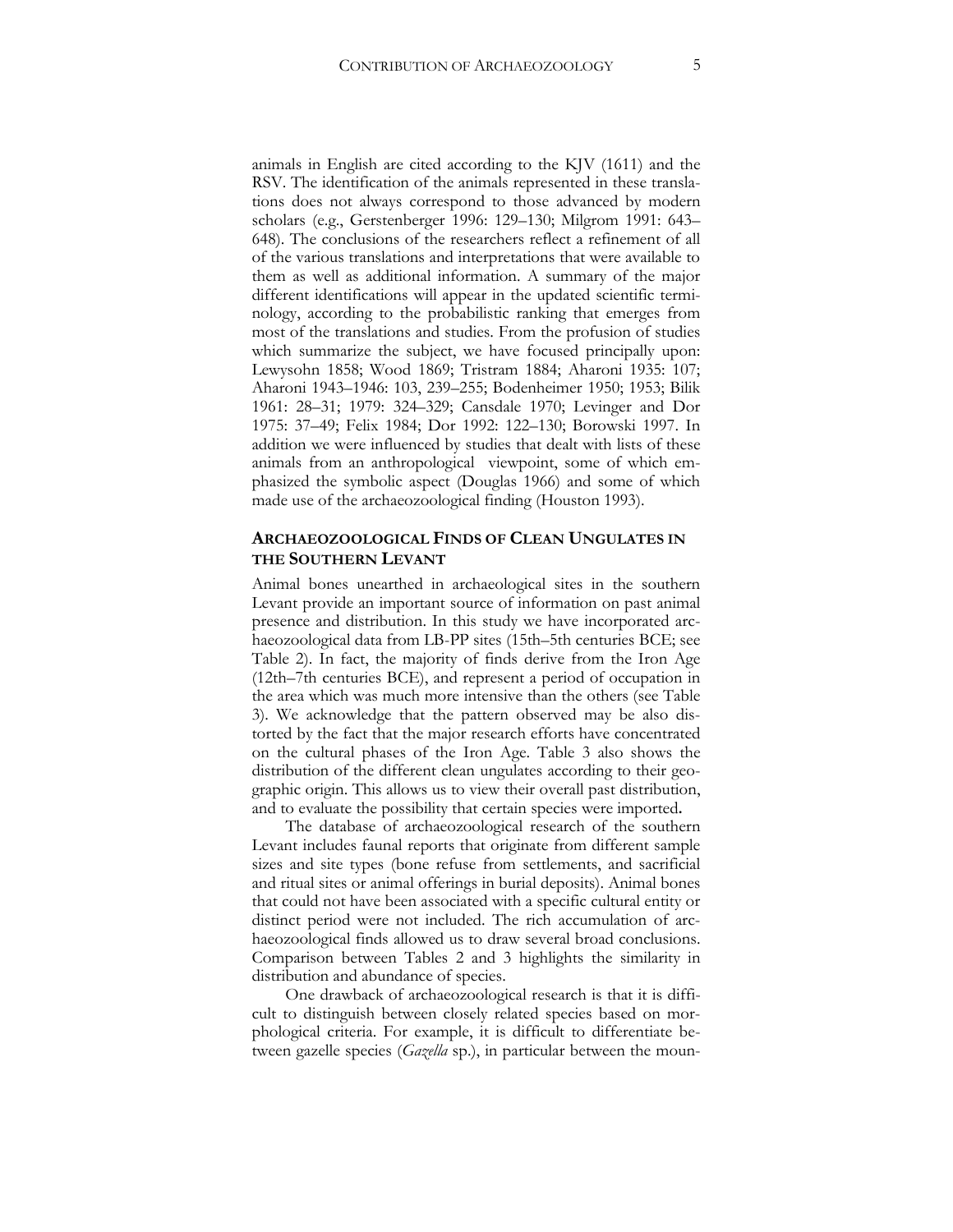tain gazelle (*Gazella gazella*) and dorcas gazelle (*Gazella dorcas*), which differ only slightly in the shape of their horns, but not in the shape or size of other skeletal elements. Since gazelle horn cores are only rarely found complete, it is difficult to distinguish between them. Identification based on zoogeographic distribution is also not a straightforward task, as the distribution of the dorcas gazelle changed during the Holocene (Tchernov et al. 1986/87: 51–59). It is also almost impossible to distinguish wild sheep (*Ovis orientalis*) and wild goat (*Capra aegagrus*) from their domesticated species; thus one must be very cautious with their identification in archaeological sites, although we cannot ignore the fact that that these animals were part of the local fauna in historical times.

#### **RESULTS AND DISCUSSION**

# *ṣěbî and ʾayyāl* אַ יָּל וּצְ בִ י

There is no doubt that the *ṣěbî* can be identified with the gazelle species: mountain gazelle and dorcas gazelle. The *ʾayyāl* is identifiable with the cervid species which live in the Mediterranean regions of the southern Levant: Mesopotamian fallow deer (*Dama mesopotamica*), red deer (*Cervus elaphus*), and roe deer (*Capreolus capreolus*). These were the common clean ungulates in the southern Levant at the time. The number of references to these species in the HB reinforces this assumption: the *ʾayyāl* is mentioned 21 times, while *ṣěbî* is mentioned only 12 times. It could be that the ratio of these references is coincidental, according to the need and choice of the Biblical writers, but according to the interpretation of the archaeozoological find, it emerges that this does faithfully reflect the deep imprint made by these animals on the landscape of the land of at that time.

The textual sources that discuss the rules of eating clean ungulates demonstrate a similar pattern (Deut 12:15–22; 14:5; 15:22; 1 Kgs 5:3). Thus it appears that these were the most common wild game in the diet of the ancient Israelites. This is supported by the archaeozoological research which indicates that these are the most abundant species in archaeological sites (see Table 3: 60 sites with deer bones, as opposed to 51 with gazelle bones; also Table 2: 72 sites with deer bones, compared with 86 sites with gazelle bone).

Analysis of the spatial distribution of fallow deer reveals that it was common in all parts of the country. In fact, its presence may have expanded beyond its original distribution, as perhaps indicated by its apperance in the sites of Tel Masos (Tchernov and Drori 1983: 213–222), Tel Beer Sheba (Hellwing 1984: 105–115), Tel Ira (Dayan 1999: 480–494) and Lachish (Croft 2005: 2291). Most of the archaeozoological finds from these sites, as well as from other sites in the country, are referred to as elite foods consumed by the site's administrators or governors. Given the tasty flesh of deer, and its classification as a luxury food, it seems rea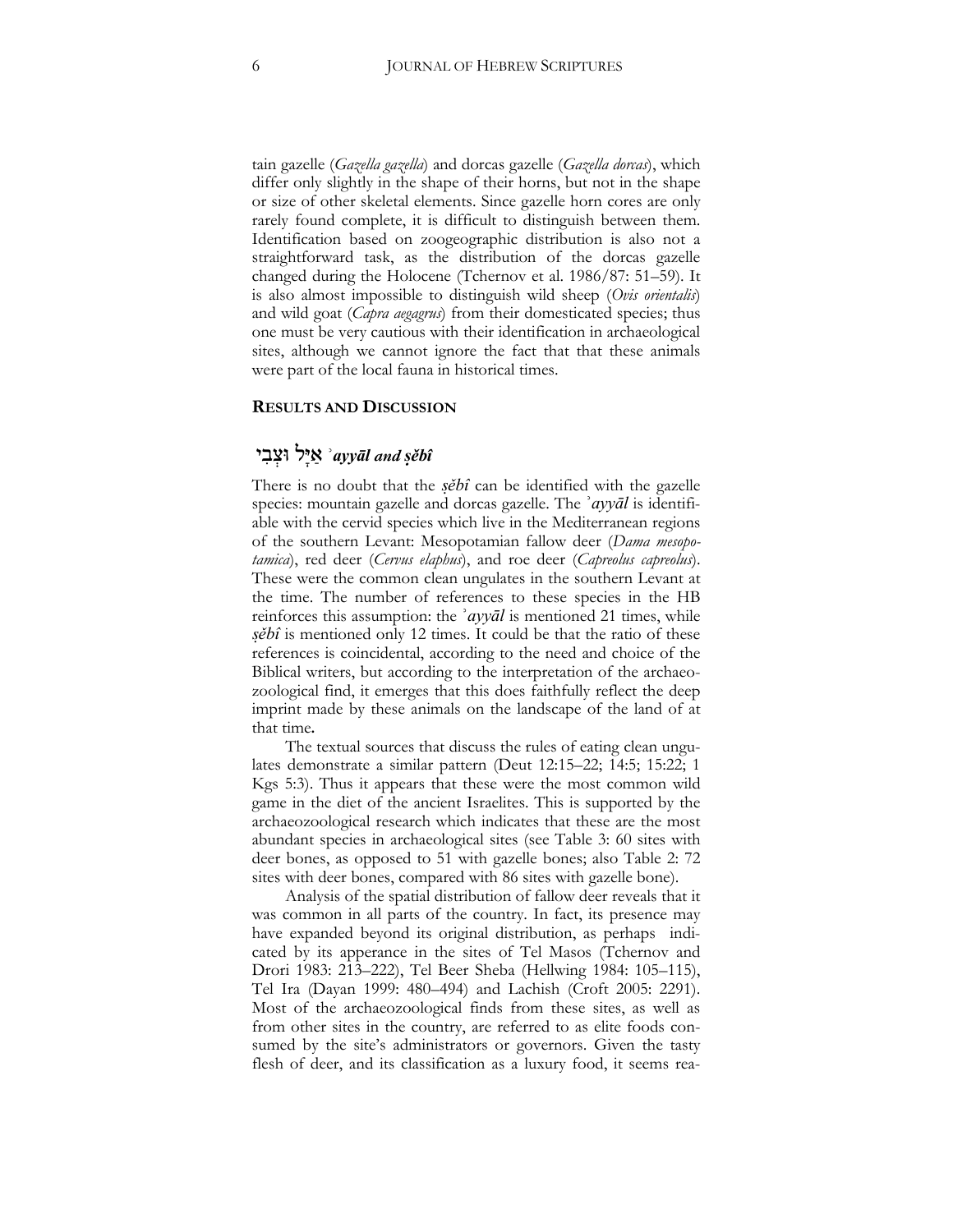sonable to assume that *ʾayyāl* meat was extensively imported at the time. The list of game meat that was served at King Solomon's table according to 1 Kgs 5:3 (ET 1 Kgs 4:23) seems to support this position:

לְבַד מֵאַיֵּל וּצְבִ<sup>ן</sup> וְיַחְמֹוּר  $\zeta$ 

besides *ʾayyāls*, and *ṣěbîs*, and *yaḥmûrs*

Moreover, it could be that an interchange between *ṣěbî* and *ʾayyāl* is reflected in the Song of Songs 4:5 and 7:4:

תְּ אוֹמֵ י צְ בִ יָּה

twins of a *ṣěbî*

Deer commonly give birth to twins, while mountain gazelles and dorcas gazelles rarely do. However, it is possible that this refers to the Persian gazelle (*Gazella subgutturossa*), which gives birth to twins more often (the doe of the Persian gazelle is also hornless, and in this respect it resembles the doe of the deer). Persian gazelles were found until recent times in great numbers in eastern Jordan. It could be that the description of the Song of Songs reflects the local fauna of eastern Jordan. In the current state of research we lack any archaeozoological evidence indicating the presence of the Persian gazelle west of the River Jordan.

#### *yaḥmûr* יַחְ מוּר

In Modern Hebrew it is usual to identify the *`ayyal* (א*ֵיל*) with the roe deer (*Capreolus capreolus*), while the *yaḥmûr* is identified as the Mesopotamian fallow deer (*Dama mesopotamica*) (Bilik 1958: 20–25). If we accept the hypothesis that, based on morphological grounds (they all have branched antlers that are replaced every year), the *ʾayyāl* represents all of the local cervids common in the area, then it is difficult to assume that the *yaḥmûr* refers to the roe deer. If the *yaḥmûr* were the roe deer, it should have been listed directly after the *ʾayyāl*, while biblical texts mention the *yaḥmûr* directly after the *ṣěbî* (Deut 14:5, 1 Kgs 5:3). This order may indicate that *yaḥmûr* actually refers to another clean ungulate that resembles the gazelle more than the deer .

The archaeozoological evidence strengthens this hypothesis, as it reveals that fallow deer remains were more common in the area than the relatively insignificant occurrences of roe deer (see Table 2: roe deer have been found only in 3 sites out of 66; also Table 3: only 2 sites out of 47). The rarity of roe deer in bone assemblages can be attributed to its biological characteristics (solitary and nocturnal.

Our conclusion is that *ʾayyāl* was the accepted name for all members of the cervid family that were common in the area, or as a specific name for all the large cervids: fallow deer (*Dama mesopo-*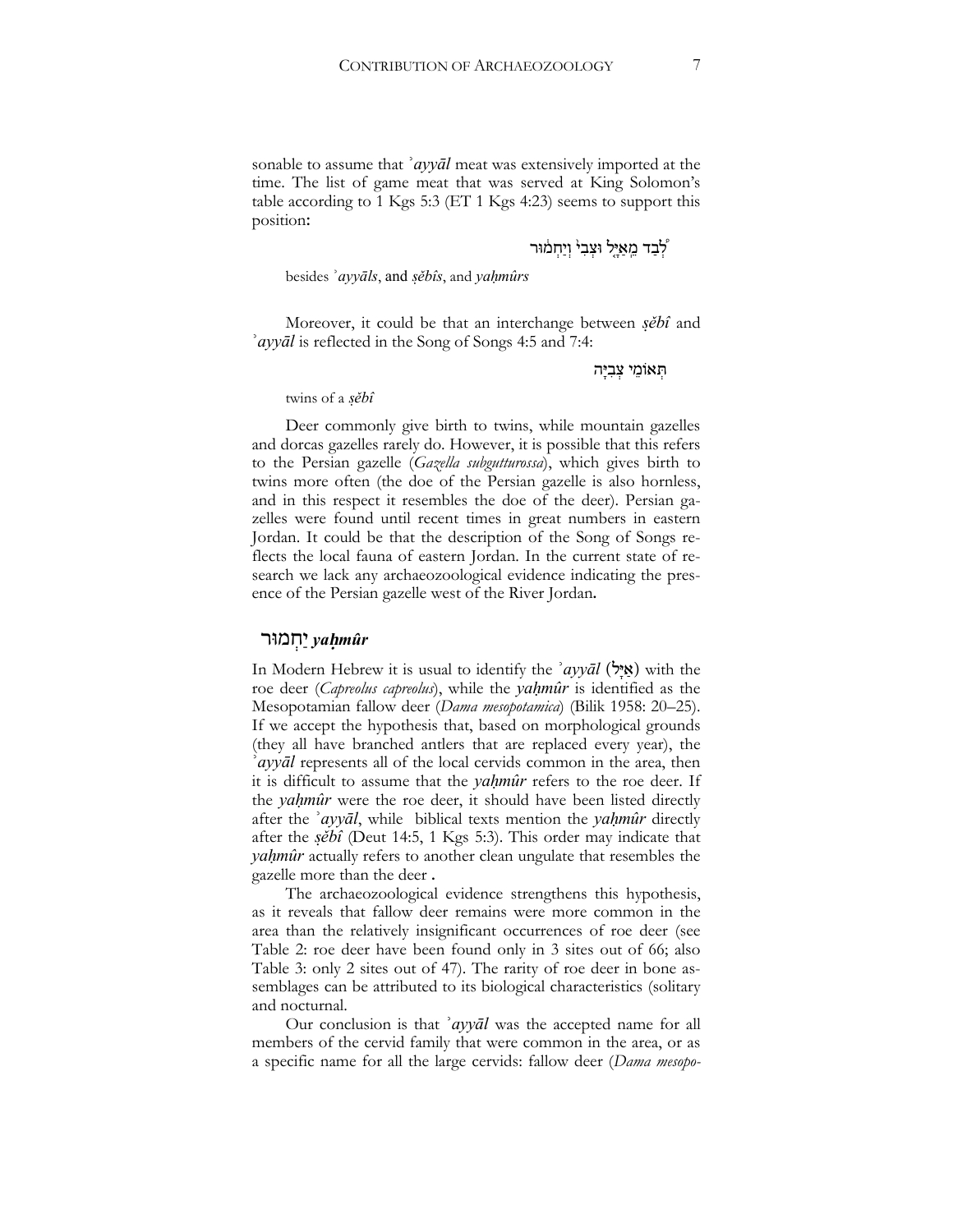*tamica*) and red deer (*Cervus elaphus*), which are similar in their body mass and shape of antlers. The former conclusion assumes that the old classification characterized the animals according to their weight. On this assumption the roe deer may represent the small deer (both in terms of total weight and size of antlers), and therefore it is mentioned as *yaḥmûr* directly after the *ṣěbî*; that is of a similar size. The minor importance of *yaḥmûr* in the relevant period is inferred from the fact that it mentioned only twice (Deut 14:5, 1 Kgs 5:3). A similar pattern is also evident from later rabbinical texts. The *ʾayyāl* and *ṣěbî* are mentioned numerous times, while the *yahmûr* is mentioned only once (b Bek:7b). The assumption that Modern Hebrew replaced the names of *ʾayyāl* and *yaḥmûr* is also evident from the Arabic literature, where the *yaḥmûr* is presented as a small deer (Maalūf 1932: 49, 208–210; Al-Ani 1998: 102; see also Tristram 1884: 32–33). In the light of this information we find it difficult to identify the *ʾayyāl* with the roe deer, and it seems more likely that it refers to the fallow deer.

If we accept the hypothesis that the roe deer was also included in the general category of *ʾayyāl*, we suggest that *yaḥmûr* can be identified as the hartebeest (*Alcelaphus buselaphus*), as is also suggested in the translation of the Septuagint and Vulgate. These translations view the *yaḥmûr* as an antelope with curved horns like those of cattle (Kislev 2000: 222). Notably, the archaeozoological database reveals that hartebeest remains are the third most abundant clean ungulate species at LB-PP sites. Its remains were found in Late Bronze and Iron Age strata at Lachish (Croft 2005: 2294– 2295), Late Bronze strata at Tel-es-Sharia (Davis 1982) and in Persian period strata at Tel-Halif (Seger et al. 1989: Table 8) (see Table 2). Hartebeest were also present in the region during the Middle Ages until modern times (Tristram 1884, 34). Other suggested identifications are ambiguous and doubtful. These identifications suggest that the *yaḥmûr* is the African gnu (*Connochaetes gnou*) (Schwartz 1900: 364–365) or the water buffalo (*Bubalus bubalis*) (Amar and Serri 2005: 63–70; Amar and Zivotofsky 2007: 379– 387). However, none of these species was found in any archaeozoological bone assemblage.

## *ʾaqqô* אַ קּוֹ

The *ʾaqqô* is commonly recognized as the Nubian ibex (*Capra ibex nubiana*). However, the archaeozoological finds of this species are sporadic during the period discussed here; most probably because its distribution is limited to rocky desert habitats (Ps 104:18). A hint of its presence, however, might be found in Job 39:1 :

הֲ יָדַ֗ עְ תָּ עֵ֭ ת לֶ ֣דֶ ת יַעֲ לֵ י־סָ ֑ לַ ע

Do you know when the wild goats give birth?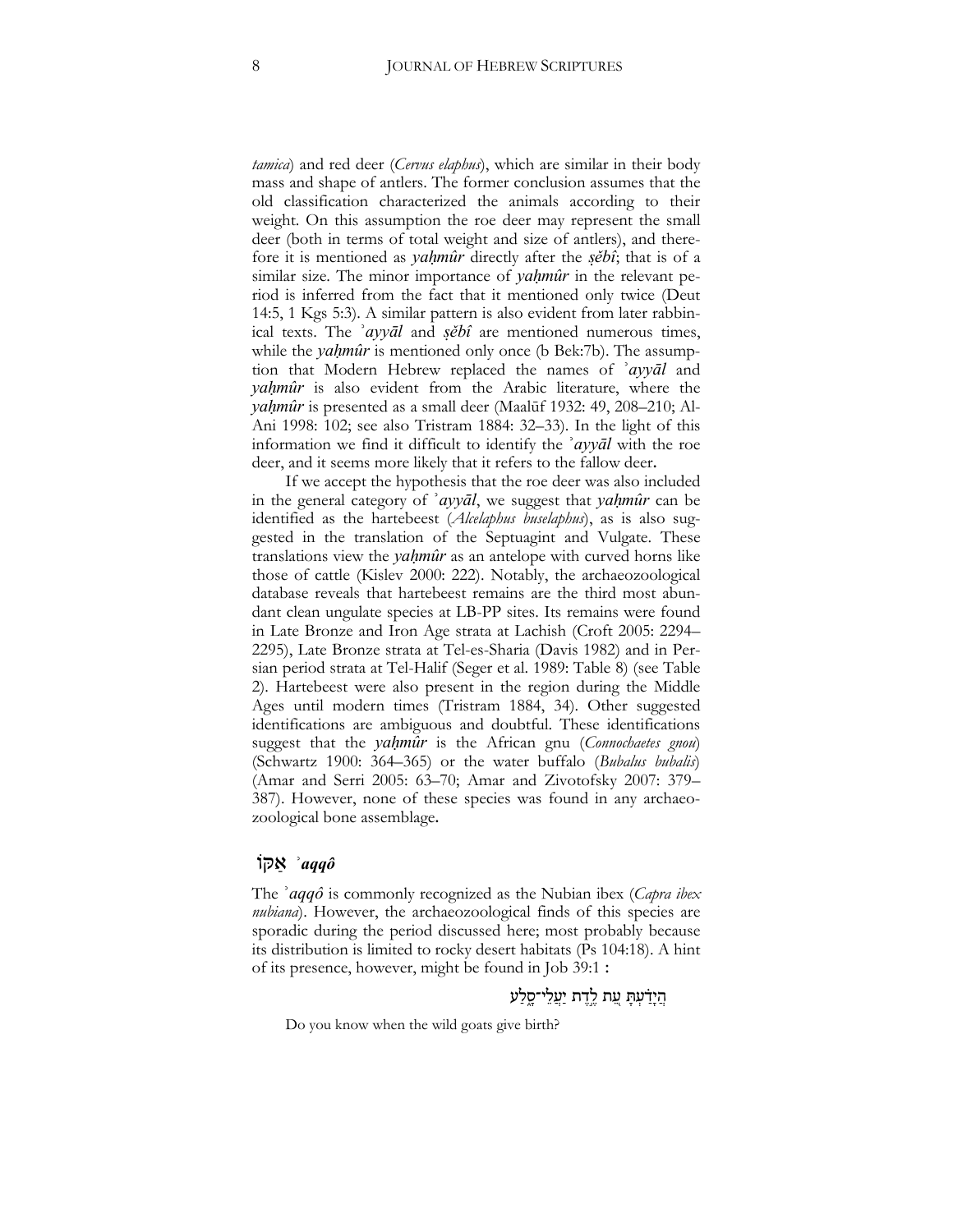It is possible also that *ʾaqqô* refers to a wild goat species (*Capra aegagrus*) (Felix 1984: 18), although it is identical to the ibex according to the old classification criteria. Furthermore, these species have a close genetic relationship, and can easily be bred in captivity to produce fertile offspring. The only relevant site which includes the remains of the wild goat is the Iron Age strata of Tel Kinrot (Ziegler and Boessneck 1990: 133–158), but given the difficulty of distinguishing this species from the domestic goat, this find remains highly questionable. The skeletal similarities are reflected in all parts, and the only skeletal criterion which is easily recognized is the horns, which are rare at most archaeological sites. Nevertheless, the wild goat was familiar in the past landscape of the country, its remains being known from prehistoric to modern times. The wild goat was found in the mountainous region of Syria and Lebanon at the beginning of the twentieth century (Aharoni 1943–1946: 120– 122, 240), and it is possible that it still exists there today.

## *dišōn* דִ ישֹׁן

The *dišōn* is mentioned only once in the HB. The Aramaic translations recognize that it is synonymous with the *rěēm* (Num 23:22; Job 39:9), another clean ungulate that is mentioned in the HB and is recognized by its impressive horns that can cause severe injury (Deut 33:17; Ps 92:11). Other researchers identify the *rěēm* with the aurochs (*Bos primigenius*), as it is the only species that is mentioned, and is similar to cattle (Deut 33:17; Isa 34:7; Ps 29:6) (Aharoni 1943–1946: 253; Levinger and Dor 1975: 47; Felix 1992: 98–101). So far, remains of aurochs have been found only at Tel Hesban (Von den Driesch and Boessneck 1995: 67–108). Here also it is difficult to distinguish between the bones of wild aurochs and its domestic descendant. It is possible that after its extinction from the region its name was changed to oryx (Levinger and Dor 1975: 47).

The term *pygargos*, which means "white-chest," is mentioned in the Septuagint and Vulgate translations, and based on these criteria some recognize it as the *Addax nasomaculatus* (Tristram 1884: 34–35; Wood 1869: 141–142; Aharoni 1935: 107). However, no archaeological remains of this species have been found in any of the historical periods of the region. On the other hand, it seems that the term "white-chest" also fits the *Oryx leucoryx*, which is features its characteristics long straight horns. This species was common in the southern parts of Israel (Negev and Arava) and became extinct only at the beginning of the twentieth century. A single oryx horn was found at the Persian site of Tel Nov in the Golan Heights (Horwitz 2000: 121–134) as well as in the Byzantine deposits of Tel Hesban (Von den Driesch and Boessneck 1995: 90–91). The hypothesis that *těʾô* should be recognized as the aurochs (*Bos primigenius*) reinforces the suggestion that the oryx was identical to the *dišōn* or *rěēm* in ancient Israel.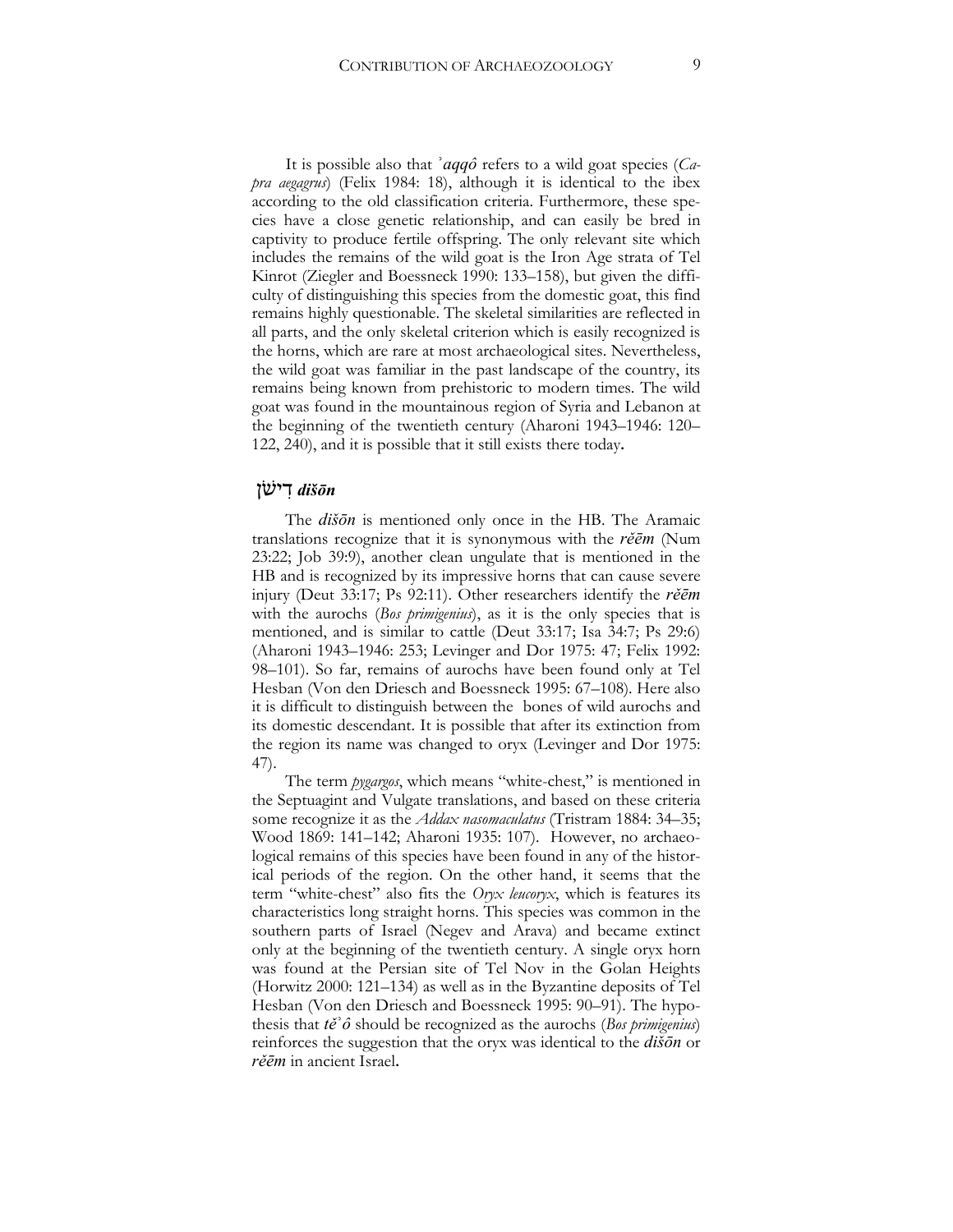The identification of the *dišōn* with the ibex in the RSV does not seem reasonable (and it has been suggested that it refers to the *ʾaqqô*). Its identification with the water buffalo (*Bubalus bubalis*) (Paper 1972: 153) is also problematic, as we now know that the water buffalo arrived in the Middle East only in the Middle Ages (Amar and Serri 2005). On the same grounds we find it reasonable to dismiss its identification with the rhinoceros (*Rhinocerotidae*), as it has never existed anywhere in the southern Levant throughout history. It seems again that the archaeozoological finds provide a straightforward method for eliminating animals that were never part of the local fauna during the relevant period.

#### *těʾô* תְ אוֹ

Most of the traditional identifications categorize the *těʾô* with the aurochs (*Bos primigenius*) (Isa 51:20), which lived in the southern Levant until the Iron Age (Von den Driesch and Boessneck 1995: 68). The aurochs is mentioned once in the Mishna in a debate as to whether or not it belongs in the category of domestic livestock (cattle) or wild game:

#### שור בר, מין בהמה; רבי יוסי אומר, מין חיה.

A wild ox is a kind of domesticated animal. And R. Yose says, "a kind of wild animal." (m Kil 8:6; trans. Mandelbaum 1982)

In the Septuagint, Vulgate, and later translations it has many names, such as oryx, urus and uri. It is possible that after it became extinct in the southern Levant its name was changed to *Oryx leucoryx*, which as previously mentioned was recognized as *rěēm*.

Starting in the early Middle Ages, some identified the *těʾô* as the domestic Asian water buffalo (*Bubalus bubali*s) (HaParchi A. 1899: 768; see also Serri 2004: 90–91). This identification is accepted by later scholars (Schwartz 1900: 366). This may explain why in Modern Hebrew its name is frequently associated with the water buffalo. As we have already mentioned, historical sources indicate that the water buffalo first arrived in the Middle East only in the 8th century, the Early Islamic period (Amar and Serri 2005: 63–70; Amar and Zivotofsky 2007: 379–387). However, to this day we still lack archaeozoological evidence of its remains.

The identification of the *těʾô* with the water buffalo affected the translations of some later European scholars. In Europe it was identified as the wisent or the European bison (*Bison bonasus*) (White 1974: 204), which was widely distributed in Europe until the early 18th century, but today is threatened with extinction. The archaeozoological finds from Israel indicate that this species never existed anywhere in the southern Levant. Also in the Middle Ages it was suggested that the *těʾô* was the hartebeest (A*lcelaphus buselaphus*), but we prefer to classify it as the *yaḥmûr*. This identification results from the Arabic name of the hartebeest وحش بقر which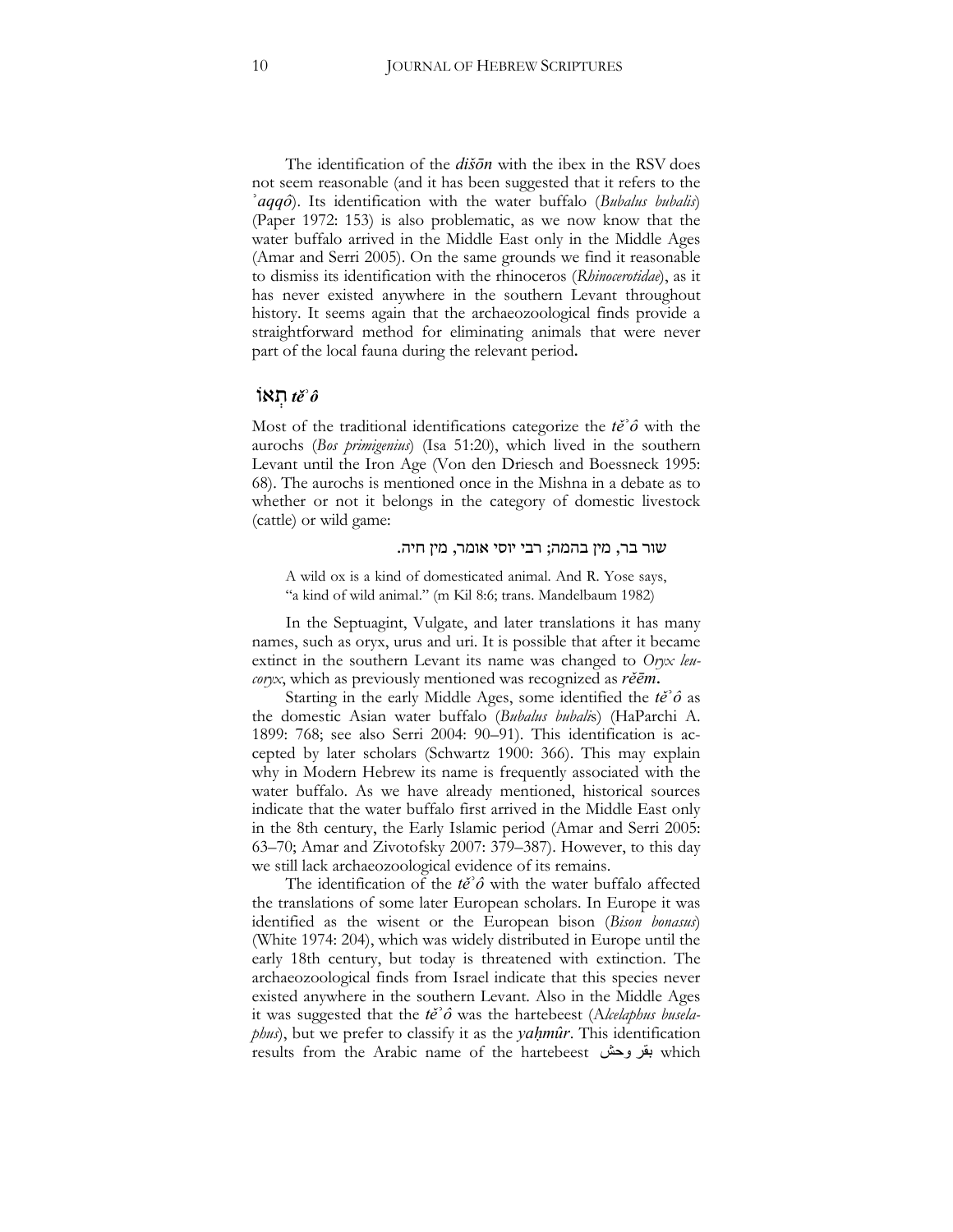means "wild cattle" (Ibn Janah; trans. Neubauer 1875). This phonetic similarity between its name and the Latin name of water buffalo (*Bubalus bubalus*) does not seem to be coincidental.

## *zemer* זֶ מֶ ר

This species, which closes the list of the clean ungulates because of its rarity, has been variously classified over the ages. Some recognize it literally as the wild sheep (*Ovis orientalis*) (Felix 1984: 33). Although its presence has been reported at two archaeological sites, Tel Kinrot and Tel Hesban (Ziegler and Boessneck 1990: 141; Von den Driesch and Boessneck 1995: 86–87), we must be aware that the identification of archaeozoological finds is not definitive because of its great similarity to domestic sheep. However, we know that wild sheep were present in historical periods in modern Jordan. We should also be cautious in the identification of the wild goat in archaeozoological contexts that are dominated by the domestic goat. It is possible that one find in Tel Kinrot was a wild goat (Ziegler and Boessneck 1990: 141). It seems reasonable to reject the translation of the RSV, which identifies it as the chamois (*Rupicapra rupicapra*), a species that never lived in the southern Levant.

Aharoni first suggested that the *zemer* was the *Oryx leucory*x (Aharoni 1943–1946: 104–112; Bodenheimer 1953: 250), but there is no evidence for this identification. Later, he suggested identifying it with the Barbary sheep (*Ammotragus lervia)*, and mentioned that it was still found at the beginning of the twentieth century in the southeastern area of the Dead Sea (Aharoni 1943–1946: 22–23; Bodenheimer 1953: 251; Bilik 1961: 31). But there is no further evidence of its existence, and no finds have been reported from any of the archaeological sites in Israel (see also Shalmon 1996: 4).

Another suggestion put forward in recent years identifies the *zemer* as the giraffe, an African ungulate that has all the criteria of a clean animal (Amar et al. 2003: 491–499). The difficulty with this identification is mainly that giraffe have never been found in the archaeological sites of historical Israel, and we have no archaeozoological support for its presence. The giraffe was most probably part of the local fauna in Upper Egypt, but disappeared during the Early Dynastic period (mid-third millennium BCE). Later, during the 18th Dynasty (Late Bronze Age), the giraffe arrived again in Egypt from Libya and Sudan. Numerous animal bones, rock art and tomb inscriptions in ancient Egypt indicate its importance in the local fauna. It is also suggested that it might have been domesticated or tamed at certain periods in Egypt (Spinage 1968: 36; Huyage 1998: 9–10; Osborn and Osbonova 1998: 149–150). It is possible that giraffe were known in ancient Israel as an exotic and rare species kept in official zoos (1 Kgs 10:22). There is evidence for this from the Byzantine period in Israel (Amar et al. 2003: 492–493). We have no doubt that the *zemer* was a rare species in the southern Levant.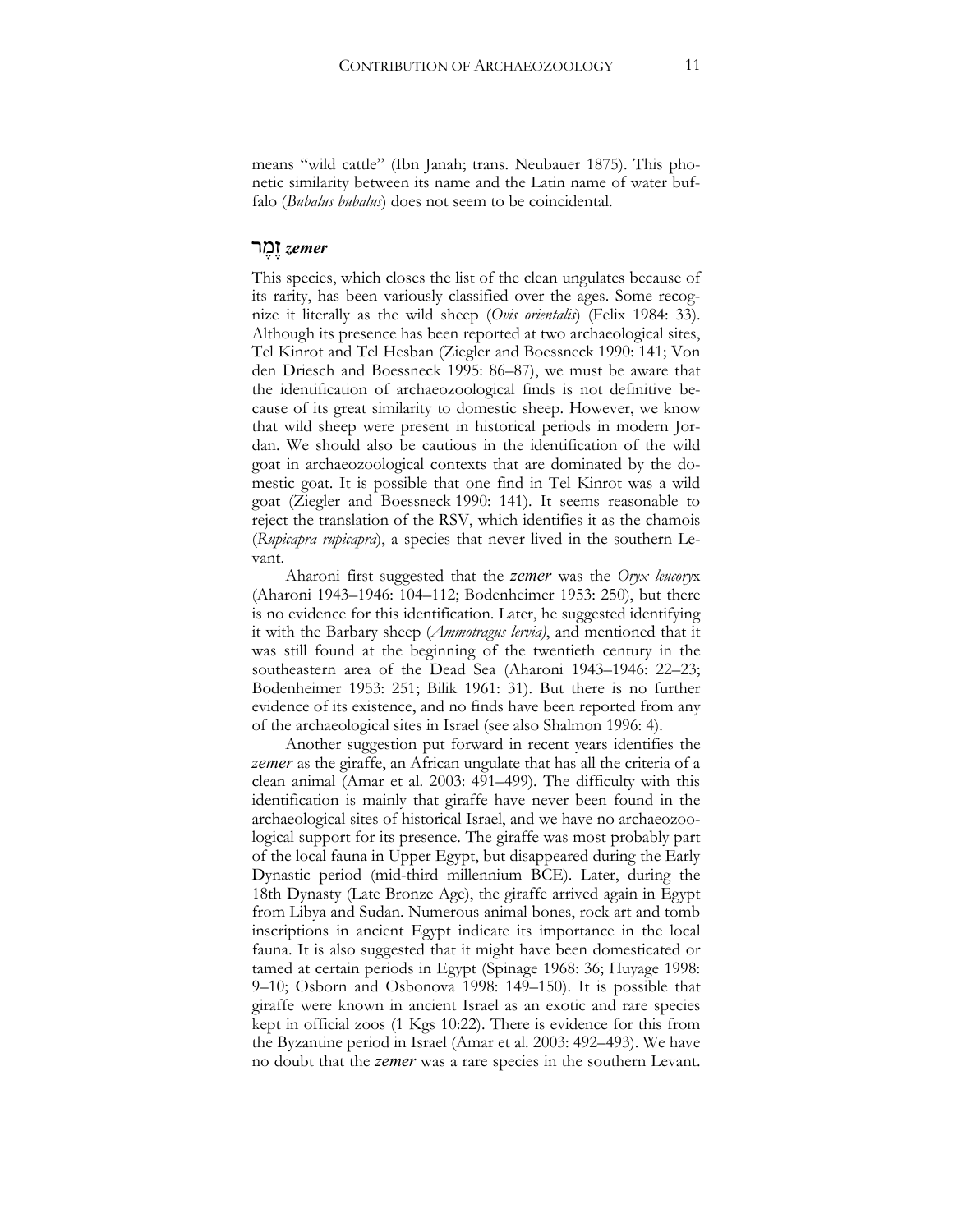This is indicated also by the fact that it closes the list of clean animal.

Thus it seems that *zemer* refers either to wild sheep or wild goat, two species that were present in ancient Israel. Furthermore, it reinforces the idea that the order of the clean ungulates is significant. This would explain why in the text list the domesticated clean ungulates are first and their predecessor wild ungulates (*těʾô* and *zemer*) are last. Nevertheless, the archaeozoological research does not provide a clear distinction between the different identifications (wild goat or wild sheep).

#### **SUMMARY**

The identification of the seven clean, wild ungulates is a complex issue that has been studied and discussed by past translators and modern scholars. In this paper we provide a new contribution to this debate by highlighting the appearance of clean ungulates in archaeozoological contexts of southern Levantine assemblages. Although the identification of the clean ungulates relies primarily on the examination of old identification traditions, we show that the archaeozoological research provides new sources of information for identifying and classifying the different options on concrete and empirical grounds.

We conclude by suggesting two possible identifications for each of the seven clean wild ungulates (Table 4). The first option, which seems more reasonable, fits the hypothesis that each of the animals is a member of a separate taxonomic group (Kislev 2000, 224). While it is difficult to identify each species absolutely, we were able to reduce the possible identifications considerably, and retain only the most reasonable ones. For this reason we feel safe in rejecting several identifications, such as identifying the *dišōn* as the addax (*Addax nasomaculatus*), and the *těʾô* as the domestic Asian water buffalo (*Bubalus bubalis*), wisent (European bison, *Bison bonasus*), or rhinoceros (*Rhinocerotidae*).

Though later texts in the HB mention the names of three additional clean ungulates, it appears that these are synonymous with some of the clean ungulates of Deuteronomy: *rěēm* (=*dišōn*=*těʾô*), *ya'el* (=*'aqqô*) and *měri* (fattened cattle) (Maimonides, *Mishneh Torah*, Forbidden Foods [1:8]). Furthermore, the archaeozoological record does not provide evidence for additional clean ungulates that existed in the southern Levant in the LB-PP. The only ones that appear are listed in Table 4. Similarly, the many rock drawings of Timna, Sinai, and Wadi Rumm, which most probably represent the local fauna, indicate that the species that existed there are those that are represented in the archaeozoological record. It also shows that the species most depicted are those that were most abundant in the region: the Nubian ibex (*Capra ibex nubiana*), aurochs (*Bos primigenius*), Arabian oryx (*Oryx leucoryx*), hartebeest (*Alcelaphus buselaphus*), and gazelle (*Gazella* sp.). The fallow deer, however, is completely absent (Shalmon 1996: 52). Doubtless these mammals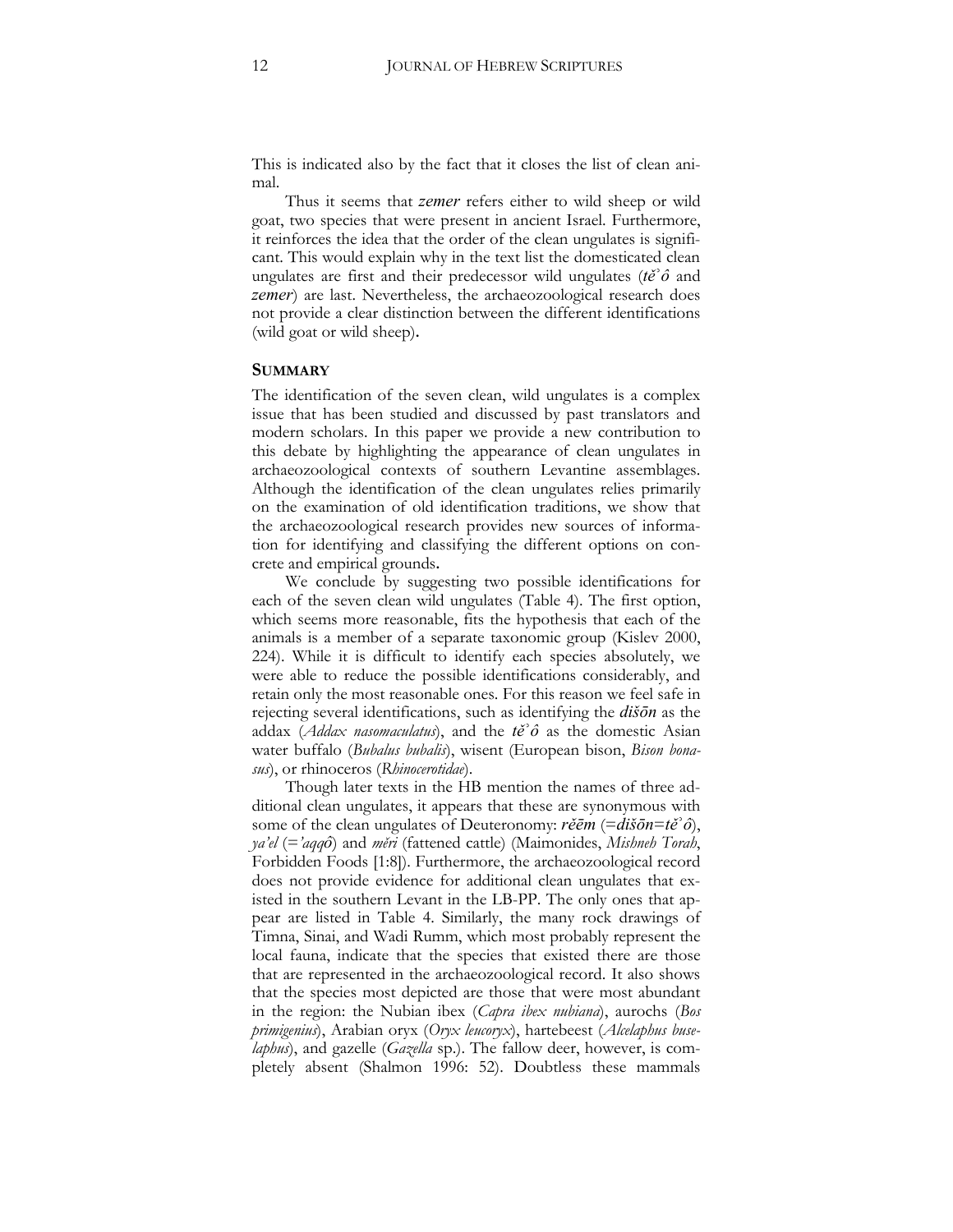represent the local landscape of the desert habitats in the southern Levant. On the other hand, the list of the clean animals in the HB seems to reflect the populations whose living habitats were more concentrated in the territory from Dan to Beer Sheba: the central highlands, the coastal plain, and the Jordan Valley. This would explain why the deer and the gazelle are listed first, as they represent the most abundant clean ungulates in these regions.

In addition, each of our suggested identifications for the clean ungulate species is derived from a different habitat (see Table 5): the *ʾayyāl* lives in the Mediterranean forest and along riverbeds; the *ṣěbî* is abundant in open country; the *yaḥmûr* (*Alcelaphus buselaphus*) and the *těʾô* (*Bos primigeniu*s) are most abundant near permanent water sources in the Sharon and the Jordan Valley; the *ʾaqqô* (*Capra ibex nubiana*), and probably also the *zemer*, is found on cliffs and in rocky habitats; and the *dišōn* (*Oryx leucoryx*) roams desert savannah habitats.

Further support that the list of clean ungulates reflects their abundance is furnished by the archaeozoological record. Deuteronomy 14 opens with listing the domesticated livestock (cattle, sheep, and goat), and continues with a list of the other wild ungulates according to their importance or abundance in the diet. Archaeozoological and textual records agree that deer and gazelle were the most abundant game animals in ancient Israel. The data suggest that the term "deer" was a common name for all the local deer species (*Cervidae*), or a name for only the large deer species (*Dama mesopotamica* and *Cervus elaphu*s). It is unlikely that *ʾayyāl* refers only to roe deer (*Caperolus capreolu*s), as it is almost entirely absent from the archaeozoological record. It is also possible that "deer" refers only to the Mesopotamian fallow deer (*Dama mesopotamica*). If the old taxonomy named the animals according to their size, it is possible that the roe deer, the smallest deer with its short antlers, is the *yaḥmûr*, following the *ṣěbî*, which is similar in the size of its horns and body mass. We, however, prefer to assume that *yaḥmûr* refers to the hartebeest (*Alcelaphus buselaphus*).

The appearance of the *zemer* at the end of the list indicates that it refers to a rare species that was only seldom exploited. For this reason its identification is the most doubtful and ambiguous. If we accept the hypothesis that all the clean ungulates lived in ancient Israel there is good reason to identify it with the wild sheep or wild goat. Thus the list of the clean animals starts with the domesticated livestock and ends with their wild predecessors.

#### **ACKNOWLEDGMENTS**

We thank Ella Tsahar for her input to the archaeozoological database and John Tresman for his assistance with editing the text. An earlier version of the paper was published in Hebrew in *Cathedra*.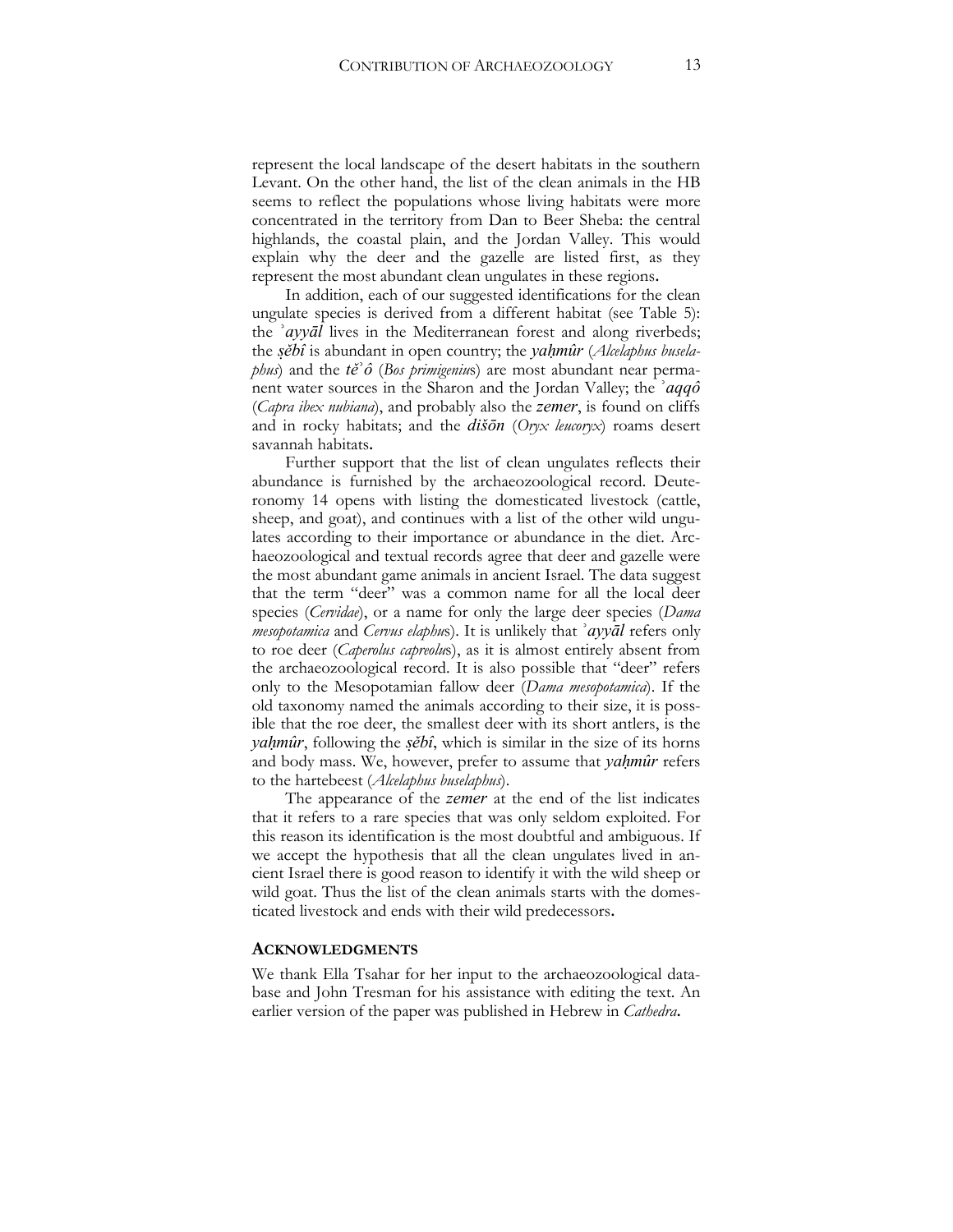#### **BIBLIOGRAPHY**

- Aharoni, I. 1935. "Maimonides the Zoologist." Haaretz: 107 (Hebrew).
- Aharoni, I. 1943–1946. *Memories of a Hebrew Zoologist*. Jerusalem: Ariel Publishers (Hebrew).
- Al-Ani, F. 1998. *Encyclopedia of Arabian Animals*. Irbid: Matb'at albhrbat: 102.
- Amar, Z., and Y. Serri. 2005. "When Did the Water Buffalo Make Its Appearance in Israel?" *Cathedra* 117: 63–70 (Hebrew).
- Amar, Z., and A. Z. Zivotofsky. 2007. "The Kashrut Law of the Buffalo." *Tehumin* 27: 379–387(Hebrew).
- Amar, Z., A. Z. Zivotofsky, and D. Zivotofsky. 2003. "The Kashrut of the Giraffe – a Post-mortem Report." *Tehumin* 23: 491–499(Hebrew).
- Baruch, U., and S. Bottema. 2000. "A New Pollen Diagram from Lake Hula." *Quaternary International* 73/74: 127–136.
- Bilik, E. 1958. "The Fallow Deer." *Beth Mikra* 3: 20–25 (Hebrew).
- Bilik, E. 1961. "Clean Ungulates in the Bible." *Beth Mikra* 6: 28– 31 (Hebrew).
- Bilik, E. 1979. "The Deer and the Gazele." Pp. 324–329 in: Ben-Zion Luria Book. Jerusalem: Kiryat sefer (Hebrew).
- Bodenheimer, F.S. 1950. *Animals of the Bible Lands*. Jerusalem: Mosad Bialik (Hebrew).
- Bodenheimer, F.S. 1953. *The Animals of Israel.* Tel-Aviv, Devir (esp. pp. 250–251). (Hebrew).
- Borowski, O. 1998. *Every Living Thing: Daily Use of Animals in Ancient Israel*. Walnut Creek, CA/London: AltaMira Press.
- Cansdale, G. 1970. *Animals of Bible Lands*. London: The Paternoster Press.
- Croft, P.W. 2005. "Archaeozoological Studies." Pp. 2254–2347 in D. Ussishkin (ed.), *The Renewed Archaeological Excavations at Lachish 1973–1994*. Tel-Aviv: Tel-Aviv University, Institute of Archaeology.
- Davis, S.J.M. 1982. "Climatic Change and the Advent of Domestication: The Succession of Ruminant Artiodactyls in the Late Pleistocene-Holocene in the Israel Region." *Paléorient* 8: 5–15.
- Dayan, T. 1999. "Faunal Remains Pp. 480–494 in I. Beit-Arieh. (ed.), *Tel 'Ira: A Stronghold in the Biblical Negev*. Emery and Claire Yass Publications in Archaeology of the Institute of Archaeology, Tel Aviv University.
- Dor, M. 1992. "The Ruminants in the Biblical and Mishna Periods." *Beth Mikra* 37: 122–130 (Hebrew).
- Dor, M. 1997. *Animals in the Biblical, Mishna and Talmudic Periods*. Tel Aviv: Grafor-Deftel (Hebrew).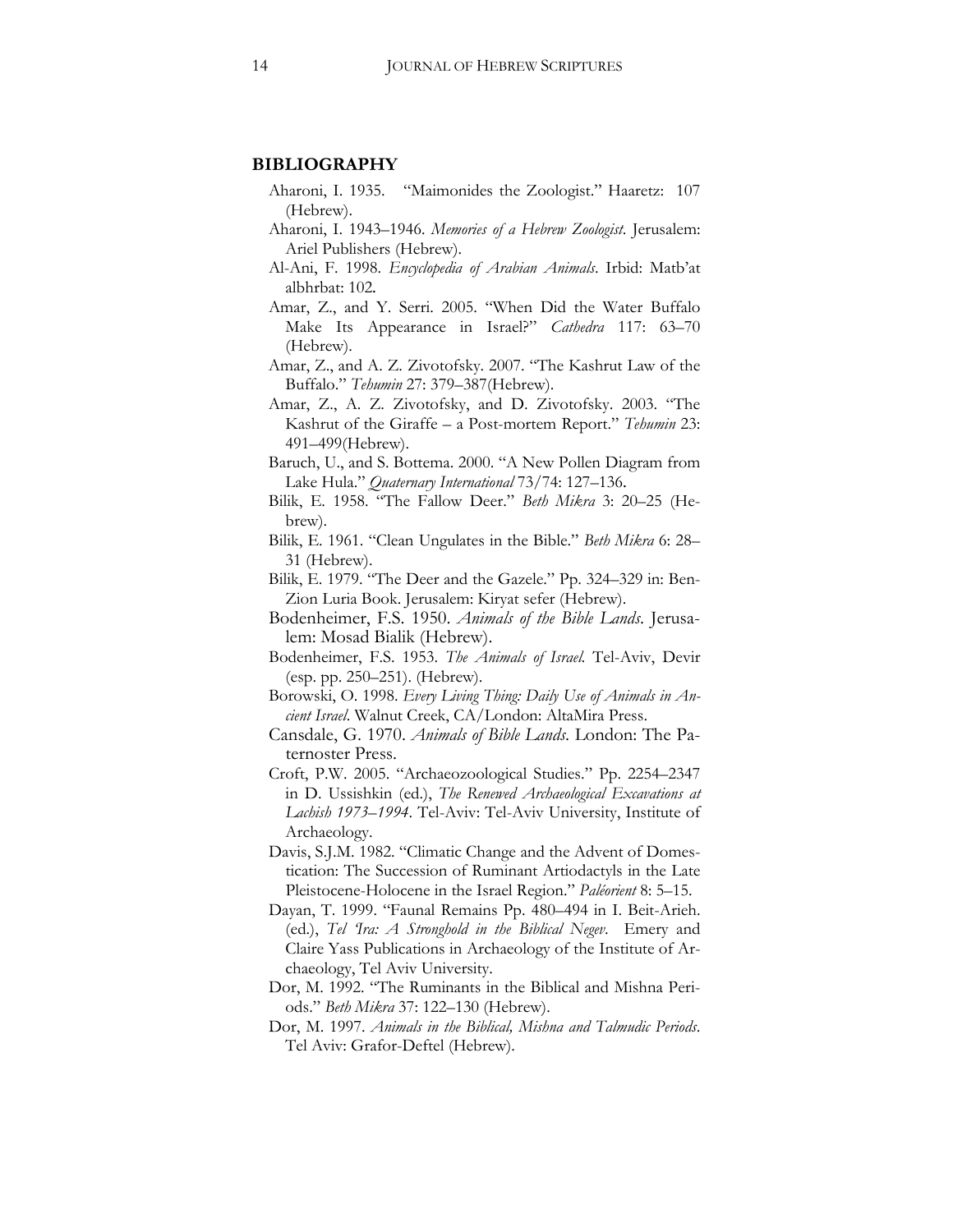- Douglas, M. 1966. *Purity and Danger: An Analysis of Concepts of Pollution and Taboo*. London : Routledge & K. Paul.
- Felixs, Y. 1984. *Animals and Plants of the Torah*. Jerusalem: Israel Hatzair (Hebrew).
- Felixs, Y. 1992. *Nature and Land in the Bible*. Jerusalem: R. Mas (Hebrew).
- Gerstenberger, Erhard. 1996. *Leviticus: A Commentary*. Old Testament Library Douglas W. Stott (trans.). Louisville: Westminster John Knox Press.
- Haparchi, A. 1332. *Bulb and Flower*. Jerusalem: M. Lunz, 1897 (Hebrew).
- Hellwing, S. "Human Exploitation of Animal Resources in the Early Iron Age Strata at Tel Beer-Sheba." Pp. 105–115 in Z. Herzog (ed.), *Beer-Sheba II: The Early Iron Age Settlements*. Tel Aviv: The Tel Aviv Institute of Archaeology and Ramot Publishing.
- Houston, W. 1993. *Purity and Monotheism: Clean and Unclean Animals in Biblical Law*. Sheffield: Sheffield Academic.
- Horwitz, L.K. 2000. "Animal Remains from Tel Nov, Golan Heights." ʿ*Atiqot* 39: 121–134.
- Huyge, D. 1998. "Giraffes in Ancient Egypt." *Nekhen News* 10: 9–10.
- Kislev, M. 2000. "Taxonomic Identification of the Ten Kosher Ruminants." *Sinai* 125: 216–225 (Hebrew).
- Levine, L.I., and A. Mazar (eds.). 2001. *The Controversy over the Historicity of the Bible*. Jerusalem: Yad Izhak Ben-Zvi and Dinur Center, Hebrew University.
- Levinger, Y. M., and M. Dor. 1975. "The Seven Clean Ungulates." *Torah Ve'Mada* 4: 37–49 (Hebrew).
- Lev-Yadun, S. 1997. "Flora and Climate in Southern Samaria: Past and Present." Pp. 85–102 in I. Finkelstein, Z. Lederman and S. Bunimovitz (eds.), *The Highlands of Many Cultures I*. Tel Aviv: The Institute of Archeology, Tel Aviv University.
- Lewysohn, L. 1858. *Die Zoologie des Talmuds*. Frankfort: Joseph Baer.
- Liphschitz, N. 1986. "The Vegetational Landscape and the Macroclimate of Israel during Prehistoric and Protohistoric Periods." *Journal of the Israel Prehistoric Society* 19: 80–90.
- Maalūf, A. 1932. *Al Muʿjam al-Ḥayawān*. Cairo: Dar alraed al- 'Arabi.
- Maimon, M.B. *The Code of Maimonides*. L.I. Rabinovitz and P. Grossman (trans.). Yale Judaica Series. New Haven: Yale University Press.
- Mandelbaum, I. 1982. *A History of the Mishnaic Law of Agriculture: Kilayim, Translation and Exegesis*. Chico, CA: Scholars Press.
- Milgrom, J. 1991. *Leviticus 1–16: A New Translation with Introduction and Commentary*. Anchor Bible 3. New York: Doubleday.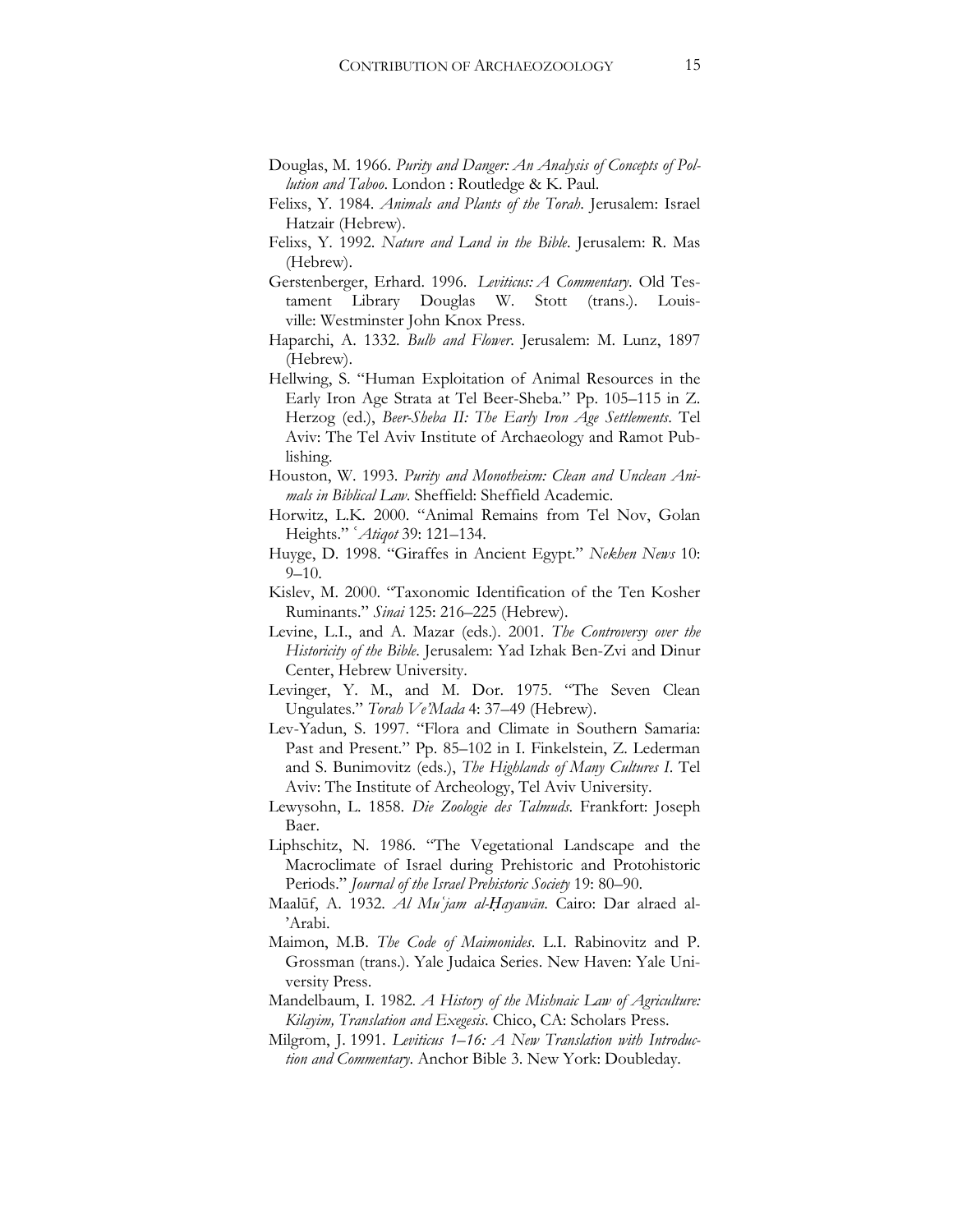- Neubauer, A. 1875. *The Book of the Roots by Ibn Janah*. Oxford: Clarendon.
- Osborn, D. J., and J. Osbornova. 1998. *The Mammals of Ancient Egypt*. Warminster: Aris & Phillips.
- Paper, H.H. 1972. *A Judeo-Persian Pentateuch*. Jerusalem: Ben-Zvi Institute, Hebrew University.
- Rosen, A.M. 2007. *Civilizing Climate: Social Responses to Climate Change in the Ancient Near-East*. Lanham, MD: Altamira Press.
- Schwartz, Y. 1900. *Crops of the Land of Israel*. Jerusalem: Ariel (Hebrew).
- Seger, J.D., et al. 1989. "The Bronze Age Settlements at Tell Halif: Phase II Excavations, 1983–1987." *Bulletin of the American Schools of Oriental Research* 26: 1–32.
- Serri, Y. 2004. "Translation Tradition of Rabbi Yosef Kapach to Animal Names in the Bible." Pp. 90–91 in Z. Amar and Y. Serri. *The Memorial Book for Rabbi Kapach*. Z. Ramat-Gan: Oren Press (Hebrew).
- Shalmon, B. 1996. "Live Rocks." *Eretz Ve'Teva* 42: 45–54 (Hebrew).
- Spinage, C.A. 1968. *The Book of the Giraffe*. London: Collins.
- Tchernov, E., T. Dayan and Y. Yom-Tov. 1986/87. "The Paleogeography of *Gazella Gazella* and *Gazella Dorcas* during the Holocene of the Southern Levant." *Journal of Zoology* 34: 51– 59.
- Tchernov, E., and A. Drori. 1983. "Economic Patterns and Environmental Conditions at Khirbet el Msas during the Early Iron Age." Pp. 213–222 in V. Fritz and A. Kempinski, *Die Ergebnisse der Ausgrabungen auf der Hirbat el Msas (Tel Masos), 1972–1975*. Wiesbaden: Otto Harrassowitz.
- Tristram, H.B. 1884. *The Fauna and Flora of Palestine*. London: Palestine Exploration Fund.
- Tsahar, E., et al. 2008. "Anthropogenic Holocene Southern Levantine Ungulate Extinctions." *PLoS ONE* 4(4): http://www.plosone.org/article/info:doi%2F10.1371%2Fjou rnal.pone.0005316
- Von den Driesch, A., and J. Boessneck. 1995. Final Report on the Zooarchaeological Investigation of Animal Bone Finds from Tell Hesban, Jordan." Pp. 67–108 in Ø.S. LaBianca and A. Von der Driesch (eds.), *Hesban 13: Faunal Remains*. Berrien Springs, MI: Andrews University Press.
- White, L. 1974. "Indic Elements in the Iconography of Petrarch's Trionfo Della Morte." *Speculum* 49: 204.
- Wood, J. G. 1869. *Bible Animals*. London: Guelph. Ontario: J.W. Lyon and Company, Publishers.
- Ziegler, R., and J. Boessneck. 1989. "Tierreste der Eisenzeit II." Pp. 133–158 in V. Fritz (ed.), *Kinneret Ergebnisse der*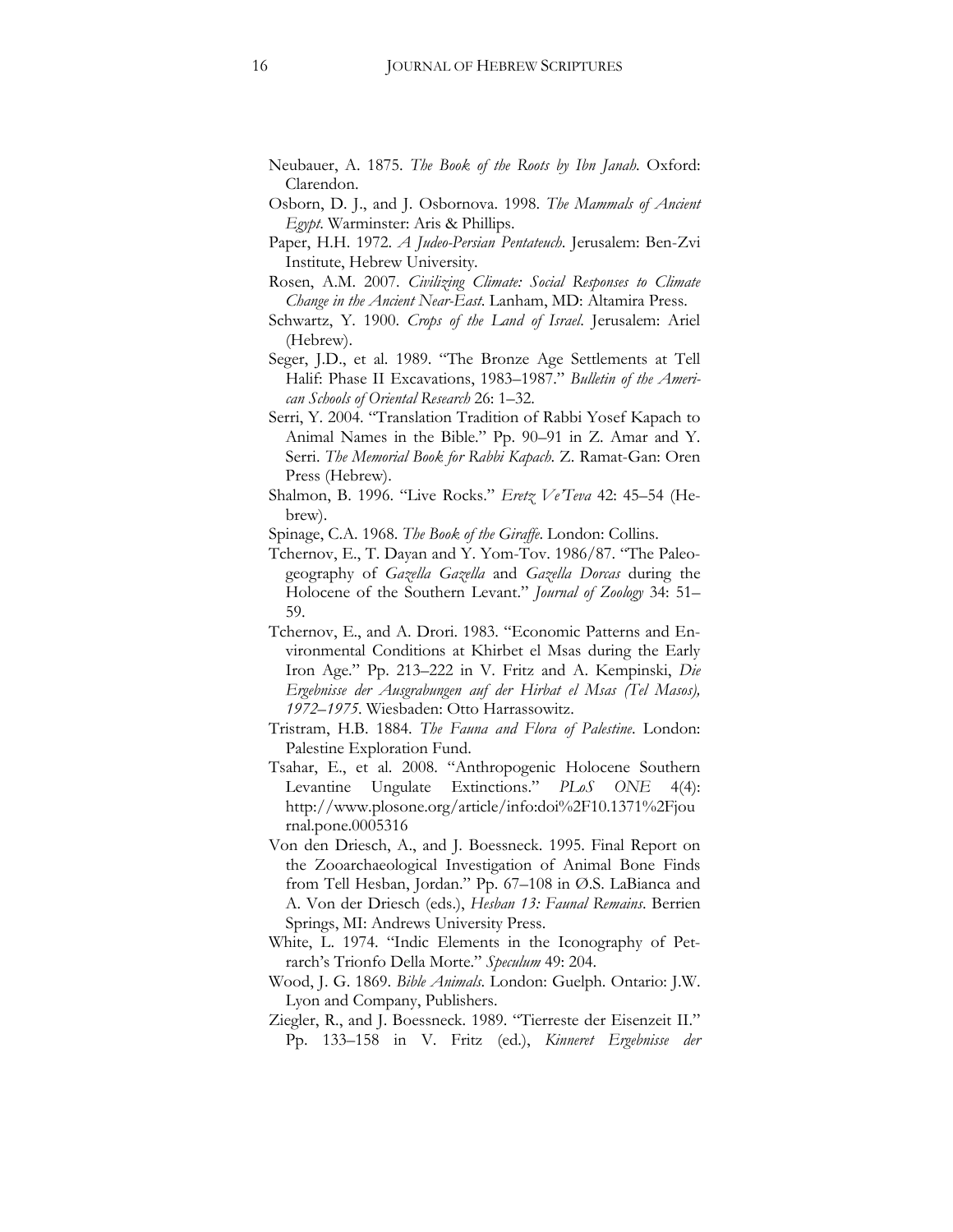*Ausgrabungen auf dem Tell el-'Oreme am See Gennesaret, 1982–1985*. Wiesbaden: Otto Harrassowitz.

# **TABLE 1: IDENTIFICATION OF THE SEVEN CLEAN, WILD UNGULATE SPECIES**

| Species                 | English  | Transla-       | Ara-     | Arabic   | Possible       |
|-------------------------|----------|----------------|----------|----------|----------------|
| name in the             | transla- | tions of       | maic     | transla- | Identifica-    |
| H B                     | tions    | Septua-        | transla- | tions    | tion from      |
|                         |          | gint and       | tions    |          | the ancient    |
|                         |          | Vulgate        |          |          | translations   |
| 'פֵל <sup>'</sup> ayyāl | Hart     | Elaphos        | Ayla     | ایل      | Family Cer-    |
|                         |          | Cervus         |          |          | vidae          |
|                         |          |                |          |          | Capreolus      |
|                         |          |                |          |          | capreolus      |
|                         |          |                |          |          | Cervus elap-   |
|                         |          |                |          |          | hus            |
|                         |          |                |          |          | Dama me-       |
|                         |          |                |          |          | sopotamica     |
|                         |          |                |          |          |                |
|                         |          |                |          |          | Gazella sp.    |
| sěbî                    | Roe-     | Dorcas         | Tabi     | تطبي     | Gazella sp.    |
|                         | buck     | Capreus        |          |          | Family Cer-    |
|                         | Gazelle  |                |          |          | vidae          |
|                         |          |                |          |          | Cervus elap-   |
|                         |          |                |          |          | hus            |
|                         |          |                |          |          | Capreolus      |
|                         |          |                |          |          | capreolus      |
| יַחֲמוּר                | Fallow   | <b>Bubalus</b> | Yahmû    | يحمور    | Dama me-       |
| yahmûr                  | deer     | <b>Bubalus</b> | ra       |          | sopotamica     |
|                         | Roe-     |                |          |          | Capreolus      |
|                         | buck     |                |          |          | capreolus      |
|                         |          |                |          |          | Buselaphus     |
|                         |          |                |          |          | alcelaphus     |
|                         |          |                |          |          | <b>Bubalus</b> |
|                         |          |                |          |          | bubalis        |
|                         |          |                |          |          | Conno-         |
|                         |          |                |          |          | chaetes gnou   |
|                         |          |                |          |          | Wild goat?     |
|                         | Wild     | Tragela-       | Ya'ala   | وعل      | Capra ibex     |
| aqqô` אַקּוֹ            | goat     | phos           |          |          | (nubiana)      |
|                         |          | Tragela-       |          |          | Capra aega-    |
|                         |          | phus           |          |          | grus           |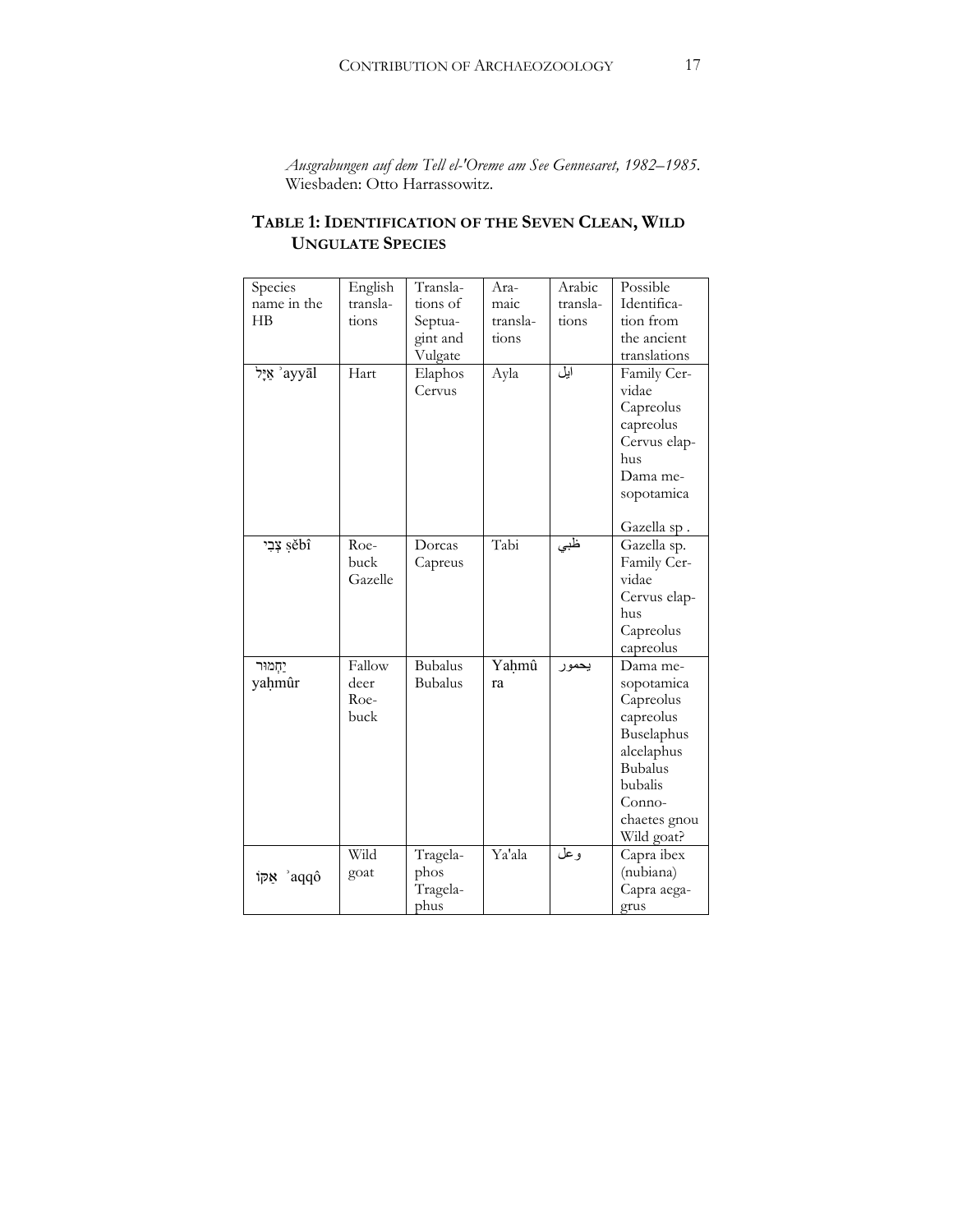| ri לישו      | Pygarg<br><b>Ibex</b>                   | Pygargos<br>Pygargus                       | Ryma    | اروي  | Addax na-<br>somaculatus<br>Bos primi-<br>genius<br><b>Bubalus</b><br>bubalis<br>Oryx leu-<br>coryx<br>Capra ibex<br>Rhinoceroti-<br>dae |
|--------------|-----------------------------------------|--------------------------------------------|---------|-------|------------------------------------------------------------------------------------------------------------------------------------------|
| $i$ וֹתְאוֹ  | Wild ox<br>Ante-<br>lope                | Oryx<br>Oryx                               | Turbęla | ثيتل  | Bos primi-<br>genius<br>Buselaphus<br>alcelaphus<br><b>Bubalus</b><br>bubalis<br>Bison bona-<br>sus<br>Oryx leu-<br>coryx                |
| ַנְמֶר zemer | Cha-<br>mois<br>Moun-<br>tain-<br>sheep | Camelo-<br>pardalis<br>Camelo-<br>pardalus | Dyta    | زرافة | Capra aega-<br>grus<br>Giraffa<br>camelopar-<br>dalis<br>Oryx leu-<br>coryx<br>Ovis musi-<br>mon<br>Ammotragus<br>lervia                 |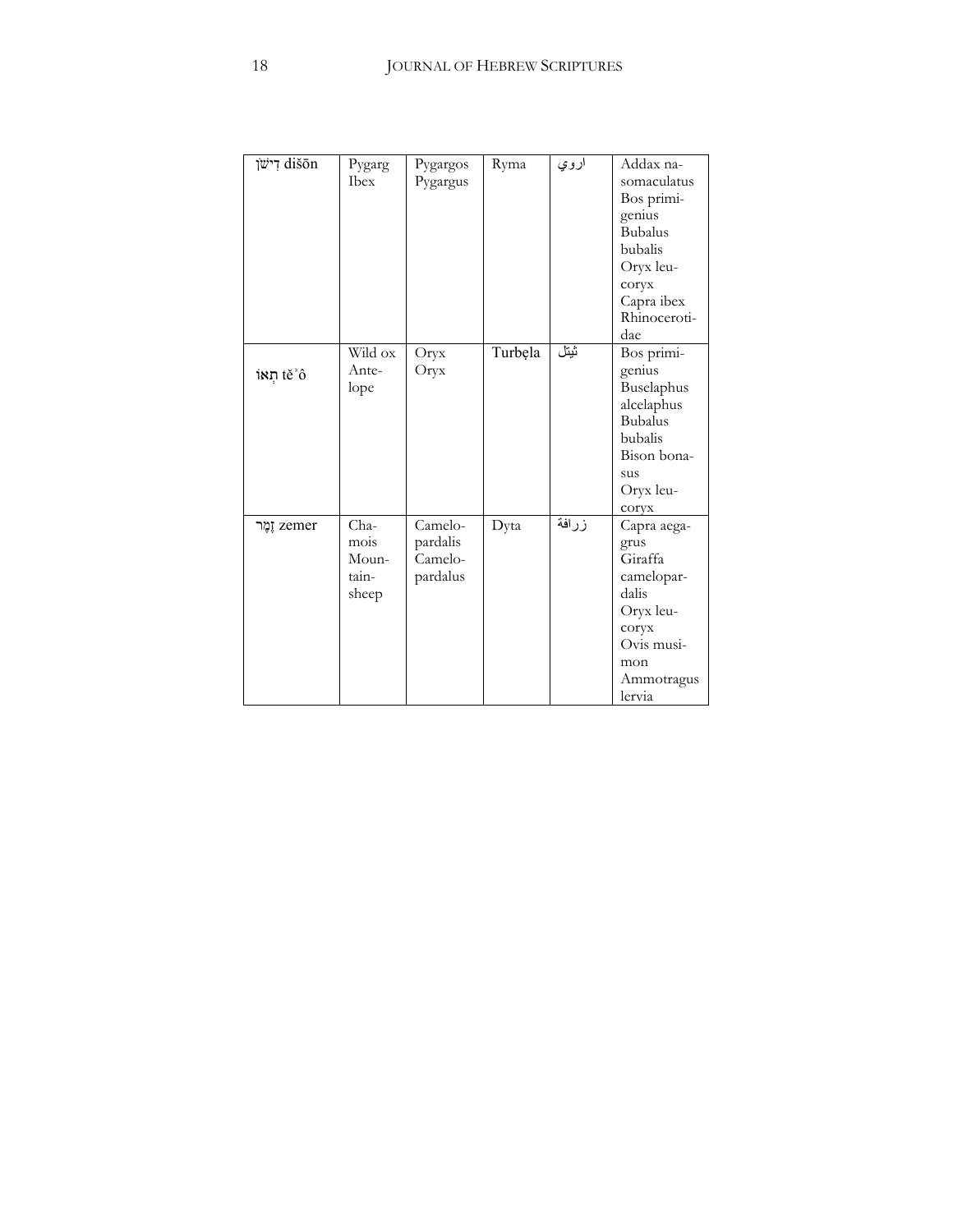# **TABLE 2: DISTRIBUTION OF WILD UNGULATES IN ARCHAEOLOGICAL SITES IN THE SOUTHERN LEVANT FROM LATE BRONZE TO PERSIAN PERIOD**

| Species name                                         | Common<br>name        | Late<br><b>Bronze</b> | Iron<br>Age      | Per-<br>sian     | Tot<br>al      |
|------------------------------------------------------|-----------------------|-----------------------|------------------|------------------|----------------|
| Number of sites per                                  |                       | 24                    | 90               | 19               | 133            |
| period                                               |                       |                       |                  |                  |                |
| Dama mesopotamica                                    | Fallow deer           | 10                    | 48               | 8                | 66             |
| Gazella gazella                                      | Mountain<br>gazelle   | 12                    | 39               | 3                | 54             |
| Cervus elaphus                                       | Red deer              | 2                     | 5                | $\theta$         | 7              |
| Gazella sp.<br>Gazella gazella / Gaze-<br>lla dorcas | Gazelle               | $\overline{c}$        | 14               | 2                | 18             |
| Cervidae<br>Dama mesopotamica /<br>Cervus elaphus    | Red or<br>fallow deer | $\overline{2}$        | 7                | 1                | 10             |
| Capreolus capreolus                                  | Roe deer              | 0                     | 2                | 1                | 3              |
| Bos primigenius                                      | Aurochs               | $\theta$              | $\mathbf{1}$     | $\Omega$         | $\mathbf{1}$   |
| Capra ibex (nubiana)                                 | Nubian<br><b>Ibex</b> | $\theta$              | 1                | 1                | 2              |
| $O$ ryx leucoryx                                     | Arabian<br>oryx       | $\theta$              | 0                | 1                | 1              |
| Alcelaphus buselaphus                                | Hartebeest            | $\overline{2}$        | $\mathbf{1}$     | 1                | $\overline{4}$ |
| Capra aegagrus                                       | Wild goat             | $\theta$              | 1                | $\theta$         | $\mathbf{1}$   |
| Ovis aries                                           | Wild sheep            | $\theta$              | $\mathbf{2}$     | $\theta$         | $\overline{2}$ |
| <b>Bubalus</b> bubalis                               | Water buf-<br>falo    | $\theta$              | $\Omega$         | $\theta$         | $\theta$       |
| Connochaetes gnou                                    | Gnu                   | $\theta$              | $\theta$         | $\Omega$         | $\theta$       |
| Addax nasomaculatus                                  | Addax                 | $\theta$              | $\theta$         | $\theta$         | $\overline{0}$ |
| <b>Bison</b> bonasus                                 | European<br>bison     | $\overline{0}$        | $\overline{0}$   | $\overline{0}$   | $\theta$       |
| Giraffa camelopardalis                               | Giraffe               | $\boldsymbol{0}$      | $\overline{0}$   | $\boldsymbol{0}$ | $\overline{0}$ |
| Rhinocerotidae                                       | Rhinoceros            | $\overline{0}$        | $\boldsymbol{0}$ | $\boldsymbol{0}$ | $\theta$       |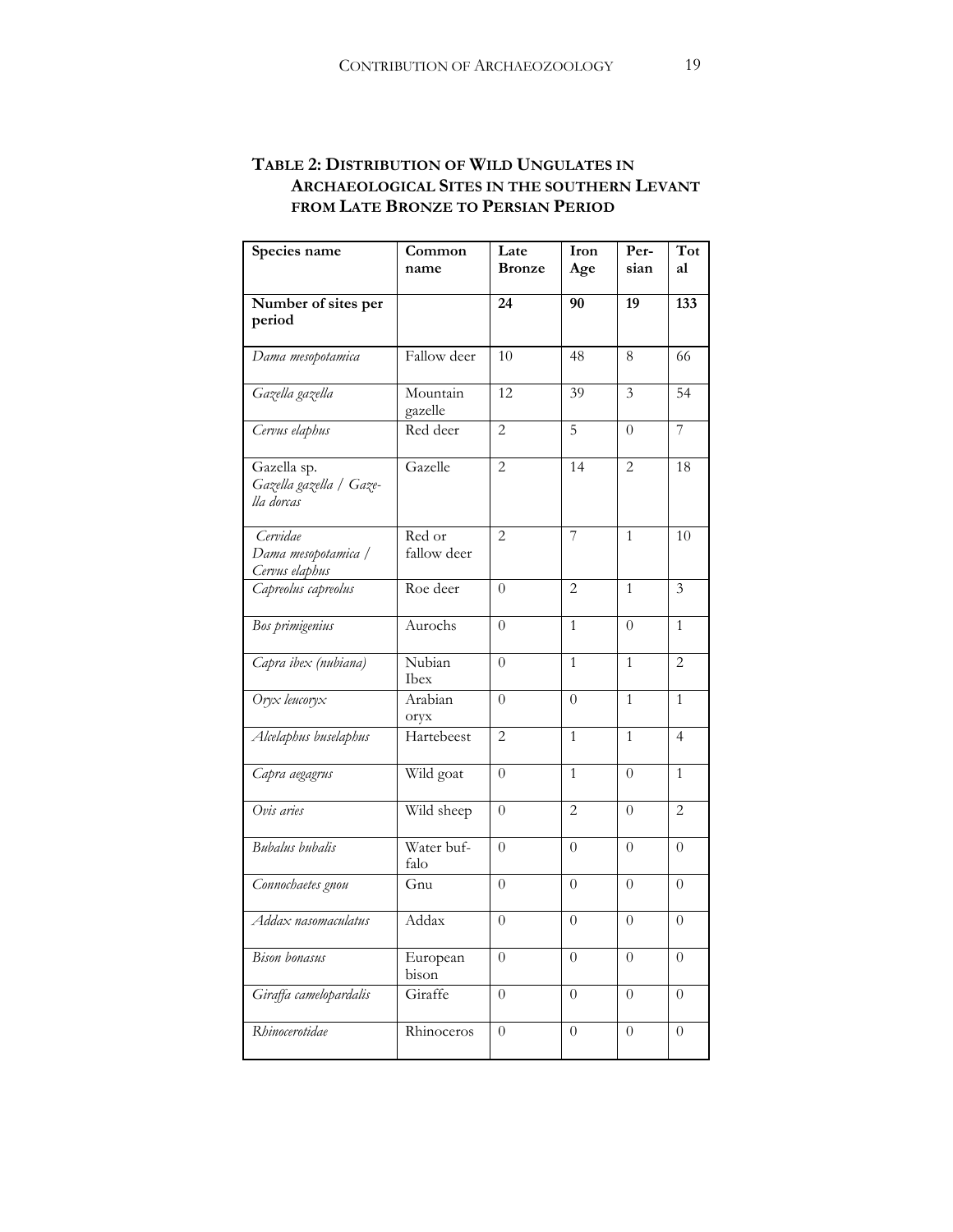# **TABLE 3: DISTRIBUTION OF WILD UNGULATES IN DIFFERENT ENVIRONMENTAL SETTINGS IN THE SOUTHERN LEVANT DURING THE IRON AGE**

| Animakin<br>the archaeo-<br>zoology<br>report | Upper<br>$\&$<br>Lower<br>Galilee,<br>Golan<br>Heights | Seaof<br>Gallee<br>$\&$<br>Jordan<br>Valley | Jordan         | Camel<br>Coastal<br>Plans<br>&the<br>Sharon | She-<br>phelah | Judean<br>foothills | Negev<br>$\&$<br>Arava | Total          |
|-----------------------------------------------|--------------------------------------------------------|---------------------------------------------|----------------|---------------------------------------------|----------------|---------------------|------------------------|----------------|
| Number<br>of sites                            |                                                        |                                             |                |                                             |                |                     |                        |                |
| per                                           |                                                        |                                             |                |                                             |                |                     |                        |                |
| period                                        | 25                                                     | 7                                           | 6              | 5                                           | 11             | 12                  | 24                     | 90             |
| Dama                                          |                                                        |                                             |                |                                             |                |                     |                        |                |
| mesopota-                                     |                                                        |                                             |                |                                             |                |                     |                        |                |
| mica                                          | 17                                                     | 5                                           | $\overline{c}$ | $\overline{4}$                              | 8              | 5                   | 6                      | 47             |
| Gazella                                       |                                                        |                                             |                |                                             |                |                     |                        |                |
| gazella                                       | 11                                                     | 5                                           | $\overline{0}$ | 5                                           | 5              | 5                   | 6                      | 37             |
| Cervus                                        |                                                        | $\overline{2}$                              |                | $\mathbf{1}$                                | $\overline{0}$ | $\overline{2}$      |                        | 5              |
| elaphus                                       | $\overline{0}$                                         |                                             | $\overline{0}$ |                                             |                |                     | $\boldsymbol{0}$       |                |
| Gazella                                       | $\overline{1}$                                         | $\mathbf{1}$                                | $\mathfrak{Z}$ | $\overline{0}$                              | $\mathbf{1}$   | $\overline{0}$      | 8                      | 14             |
| sp.                                           |                                                        |                                             |                |                                             |                |                     |                        |                |
| Cervidae                                      | 3                                                      | $\overline{0}$                              | $\mathbf{1}$   | $\mathbf{1}$                                | $\overline{0}$ | $\mathbf{1}$        | $\overline{0}$         | 6              |
| Capreolus                                     | $\overline{c}$                                         | $\theta$                                    | $\theta$       | $\overline{0}$                              | $\overline{0}$ | $\overline{0}$      | $\theta$               | $\overline{c}$ |
| capreolus<br><b>Bos</b>                       |                                                        |                                             |                |                                             |                |                     |                        |                |
| primige-                                      |                                                        |                                             |                |                                             |                |                     |                        |                |
| nius                                          | $\overline{0}$                                         | $\overline{0}$                              | $\mathbf{1}$   | $\overline{0}$                              | $\overline{0}$ | $\overline{0}$      | $\boldsymbol{0}$       | $\mathbf{1}$   |
| Capra                                         |                                                        |                                             |                |                                             |                |                     |                        |                |
| ibex                                          |                                                        |                                             |                |                                             |                |                     |                        |                |
| (nubiana)                                     | $\overline{0}$                                         | $\overline{0}$                              | $\mathbf{1}$   | $\overline{0}$                              | $\overline{0}$ | $\overline{0}$      | $\overline{0}$         | $\mathbf{1}$   |
| $O$ ryx                                       |                                                        |                                             |                |                                             |                |                     |                        |                |
| leucoryx                                      | $\overline{0}$                                         | $\overline{0}$                              | $\overline{0}$ | $\overline{0}$                              | $\overline{0}$ | $\overline{0}$      | $\overline{0}$         | $\overline{0}$ |
| Alcelaphus                                    |                                                        |                                             |                |                                             |                |                     |                        |                |
| buselaphus                                    | $\overline{0}$                                         | $\overline{0}$                              | $\overline{0}$ | $\overline{0}$                              | $\mathbf{1}$   | $\overline{0}$      | $\theta$               | $\mathbf{1}$   |
| Wild goat                                     | $\overline{0}$                                         | $\mathbf{1}$                                | $\theta$       | $\overline{0}$                              | $\theta$       | $\overline{0}$      | $\overline{0}$         | $\mathbf{1}$   |
| Wild sheep                                    | $\overline{0}$                                         | $\mathbf{1}$                                | $\mathbf{1}$   | $\overline{0}$                              | $\overline{0}$ | $\overline{0}$      | $\boldsymbol{0}$       | $\overline{c}$ |
|                                               |                                                        |                                             |                |                                             |                |                     |                        | 117            |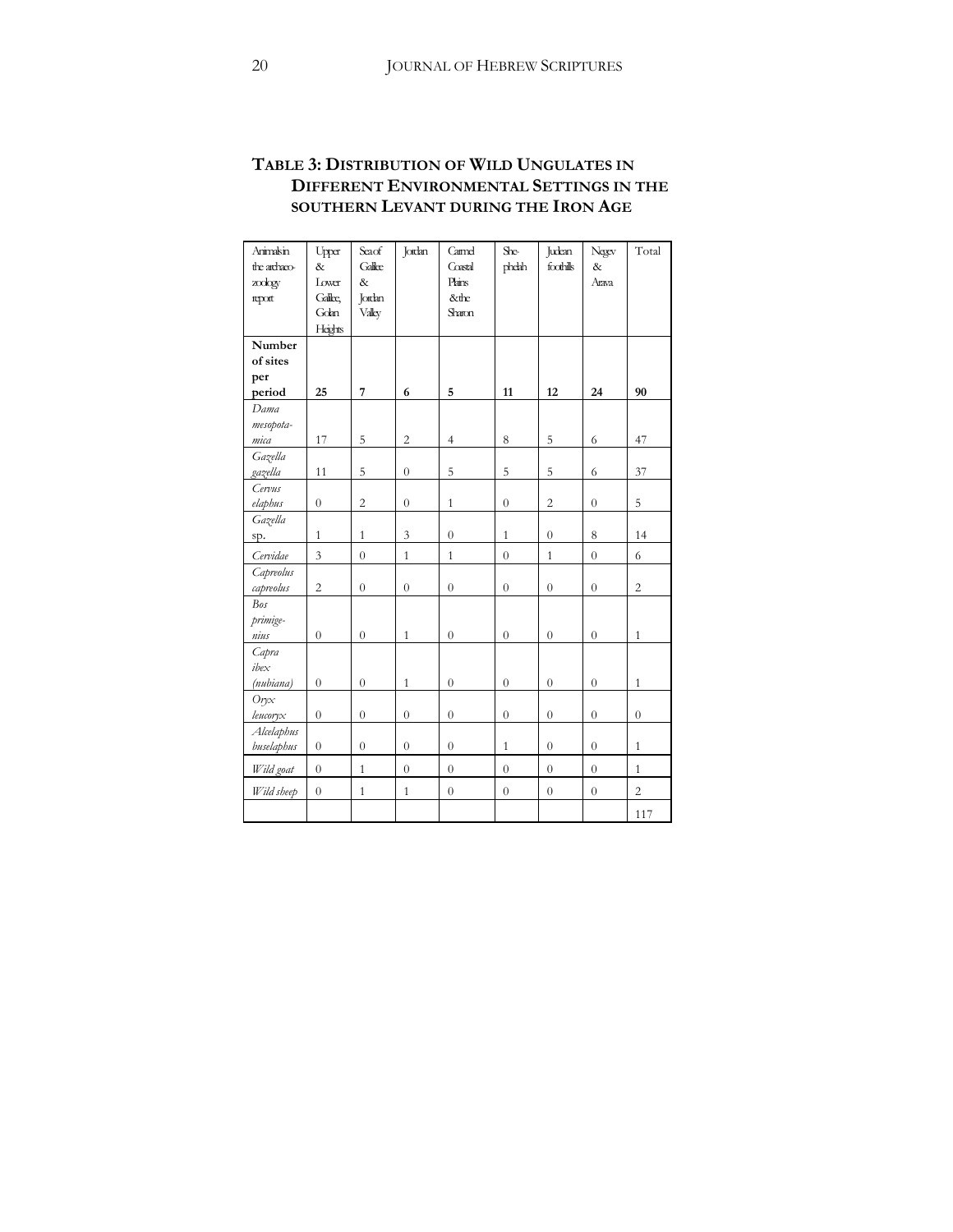# **TABLE 4: THE SEVEN CLEAN WILD UNGULATE SPECIES AND THEIR IDENTIFICATION ACCORDING TO THE ARCHAEOZOOLOGICAL EVIDENCE**

| Species name     | First identifica-          | Second identifi-                         |
|------------------|----------------------------|------------------------------------------|
| in the HB        | tion                       | cation                                   |
| ayyāl' אֵיָל     | Cervidae                   | Dama mesopota-<br>mica<br>Cervus elaphus |
| יִבִי sěbî       | Gazella sp.                | Gazella sp.                              |
| ַיִחְמוּר yaḥmûr | Buselaphus alce-<br>laphus | Capreolus capreo-<br>lus                 |
| aqqô` אַקּוֹ     | Capra ibex<br>(nubiana)    | Capra ibex<br>(nubiana)                  |
| ri לישו          | Oryx leucoryx              | Bos primigenius                          |
| ixת tě'ô         | Bos primigenius            | Buselaphus alcela-<br>phus               |
| zemer וֵמֵר      | Wild goat or<br>Wild sheep | Giraffe or<br>Wild goat or<br>Wild sheep |

## **TABLE 5: SUMMARY OF CLEAN UNGULATE SPECIES SUGGESTED IN THIS STUDY**

| Species name     | Common         | Species Name      |
|------------------|----------------|-------------------|
| in the HB        | Name           |                   |
| `פֵיל ayyāl      | Fallow deer    | Dama mesopota-    |
|                  |                | mica              |
|                  | Red deer       | Cervus elaphus    |
|                  | Roe deer       | Capreolus capreo- |
|                  |                | lus               |
| יִבִי sěbî       | Mountain       | Gazella sp.       |
|                  | gazelle        |                   |
|                  | Dorcas gazelle |                   |
| ַיִחְמוּר yaḥmûr | Hartebeest     | Alcelaphus        |
|                  |                | buselaphus        |
|                  | Nubian ibex    | Capra ibex        |
| aqqô אַקוֹ       |                | (nubiana)         |
| ri לישן          | Arabian oryx   | Oryx leucoryx     |
|                  | Aurochs        | Bos primigenius   |
| inח tě'ô         |                |                   |
|                  |                |                   |
| zemer וֵמֵר      | Mouflon        | Ovis aries        |
|                  | Wild goat      | Capra aegagrus    |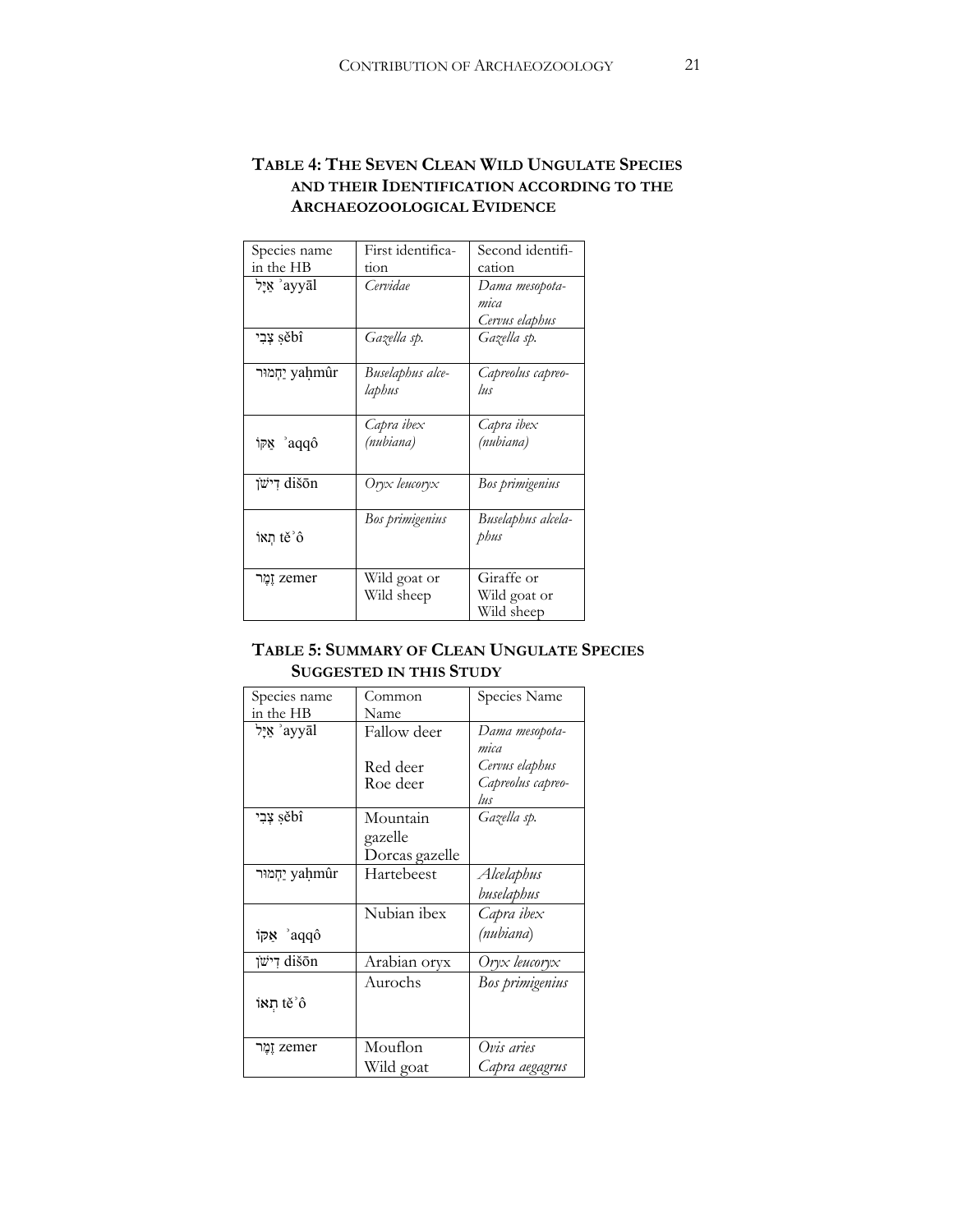**IMAGES** 



'פֵיָל ayyāl - Fallow Deer



ayyāl Red Deer אֵיל



צְבִי sěbî Mountain gazelle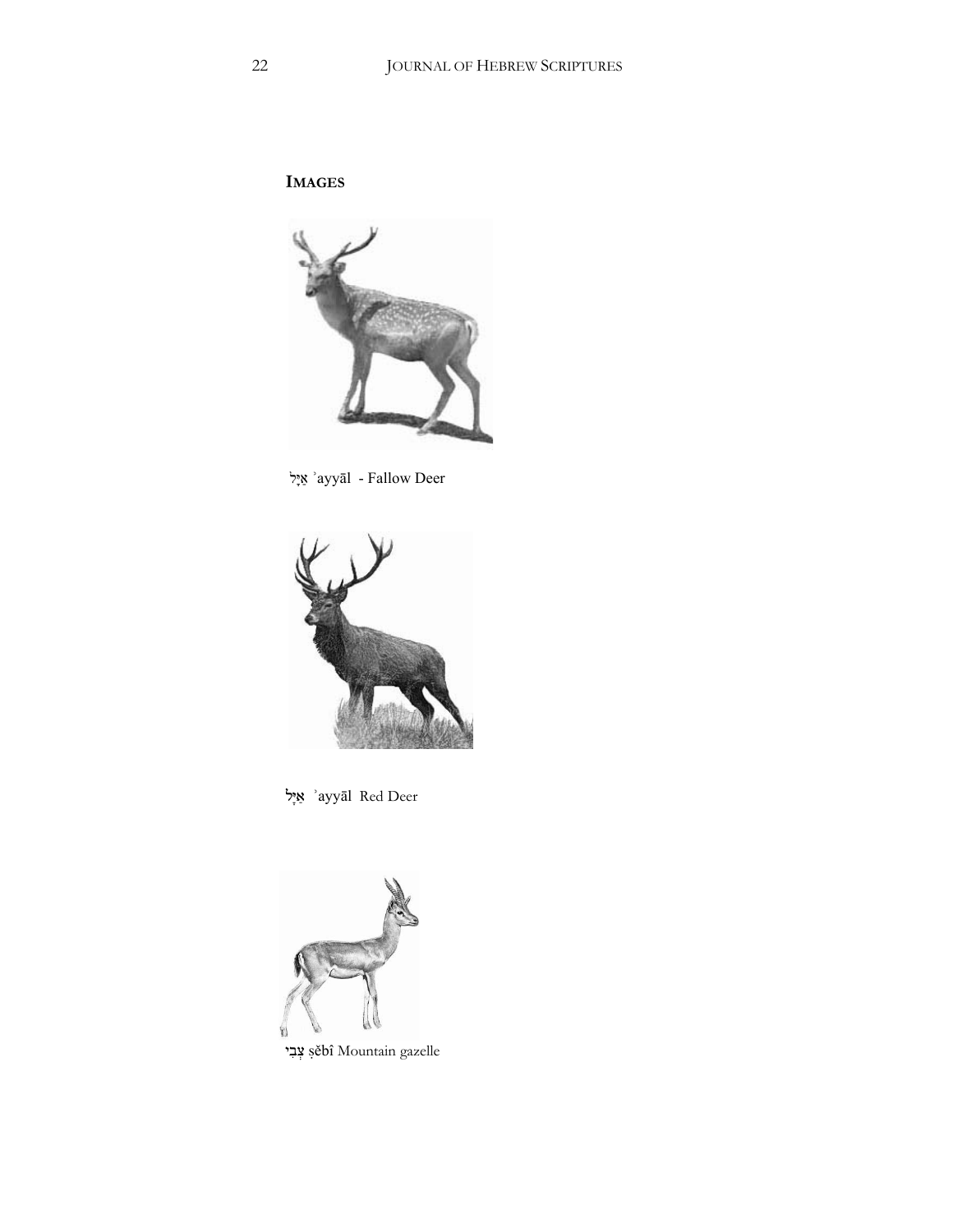

יַחְמוּר yaḥmûr Hartebeest



יאק<br/>i $\,$ 'aqqô Nubian ibex



דישן dišōn Arabian oryx